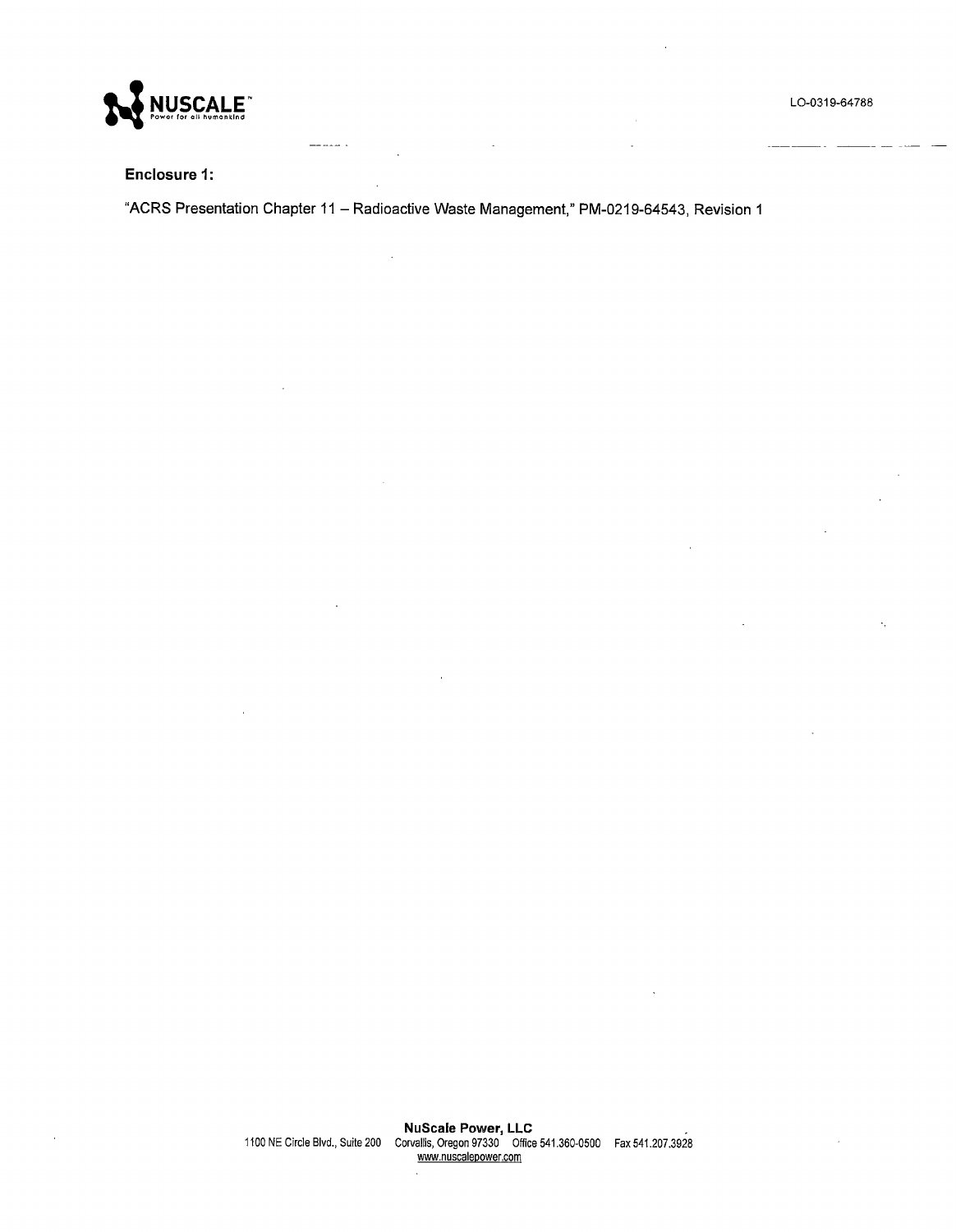**NuScale Nonproprietary** 

# **ACRS Presentation Chapter 11** - **Radioactive Waste Management**



March *21st, 2019* 

**NUSCALE** Template *ft.* 0000-21727-F01 R4

PM-0219-64543 Revision: 1

Copyright 2019 by NuScale Power, LLC.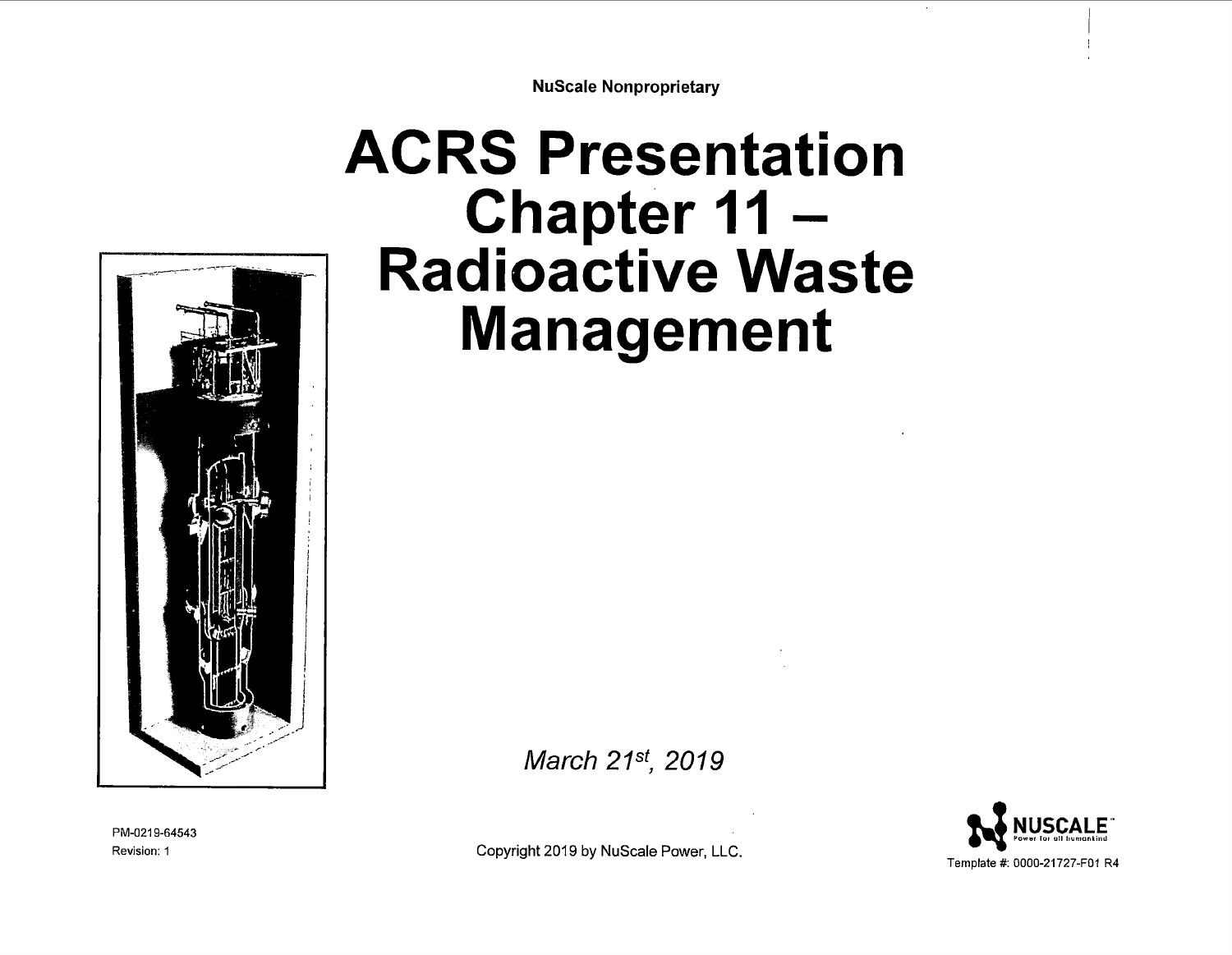#### **Chapter 11 Radioactive Waste Management**

#### • NuScale personnel:

- Carrie Fosaaen Licensing Project Manager
- Jim Osborn Licensing Specialist
- Mark Shaver Radiological Engineering Supervisor
- Jon Bristol Health Physicist
- Mark Royal I&C Engineer

2

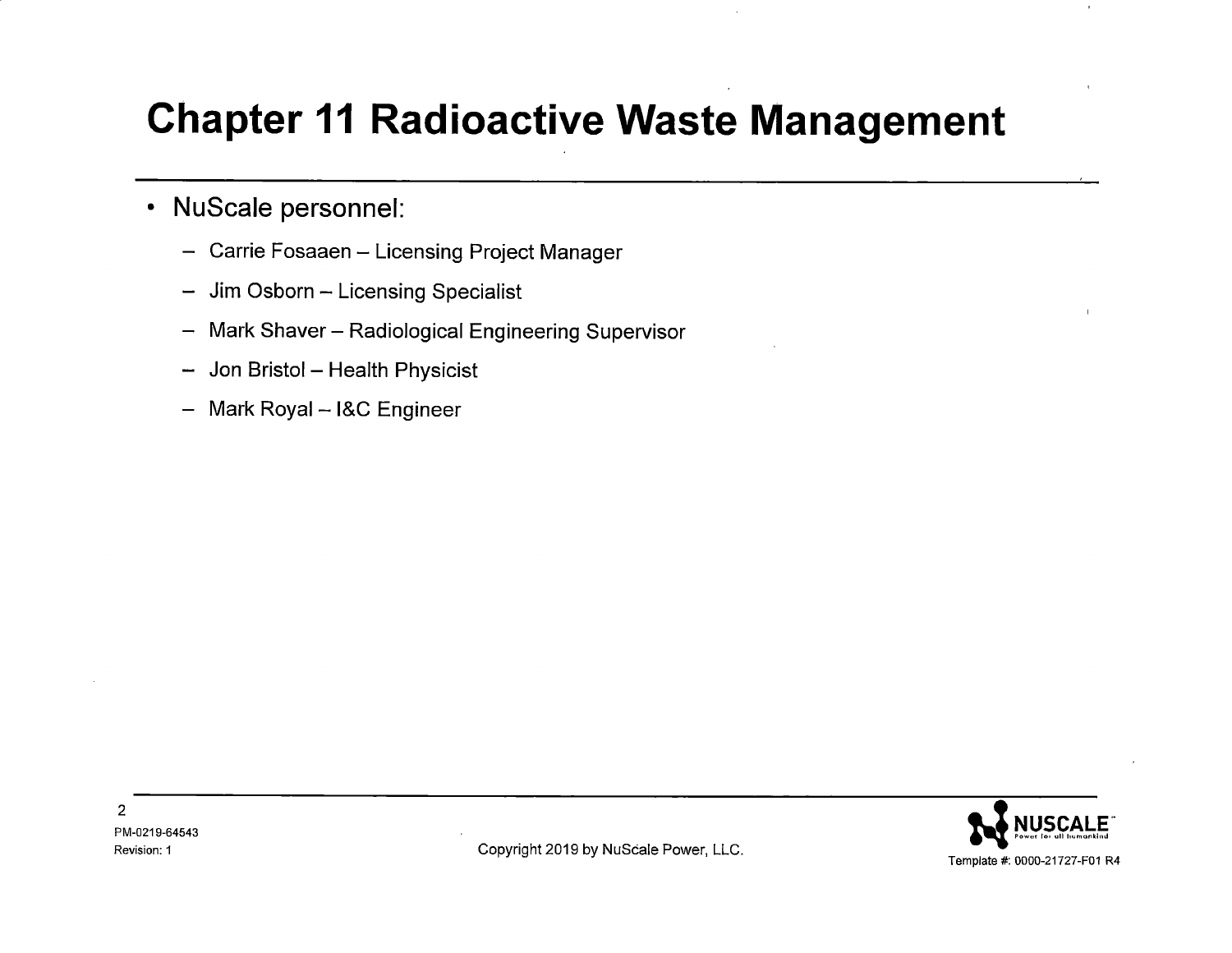### **Chapter 11 Acronyms**

- ANSI American National Standards Institute
- CES Containment evacuation system
- COL Combined license
- CRUD Corrosion and wear activation products
- CVCS Chemical and volume control system
- DSRS Design specific review standard
- GAC Granulated activated charcoal
- GALE Gaseous and liquid effluents
- GRWS Gaseous radioactive waste system
- GWD/MTU Gigawatt days per metric ton of uranium
- HCW High conductivity waste
- LCW Low conductivity waste
- LLW Low-level waste
- LRWS Liquid radioactive waste system
- NPM NuScale Power Module
- ODCM Offsite Dose Calculation Manual
- PAM Post-accident monitor
- PCP Process Control Program

3 PM-0219-64543



Revision: 1 **Revision: 1 Revision: 1 Copyright 2019 by NuScale Power, LLC.**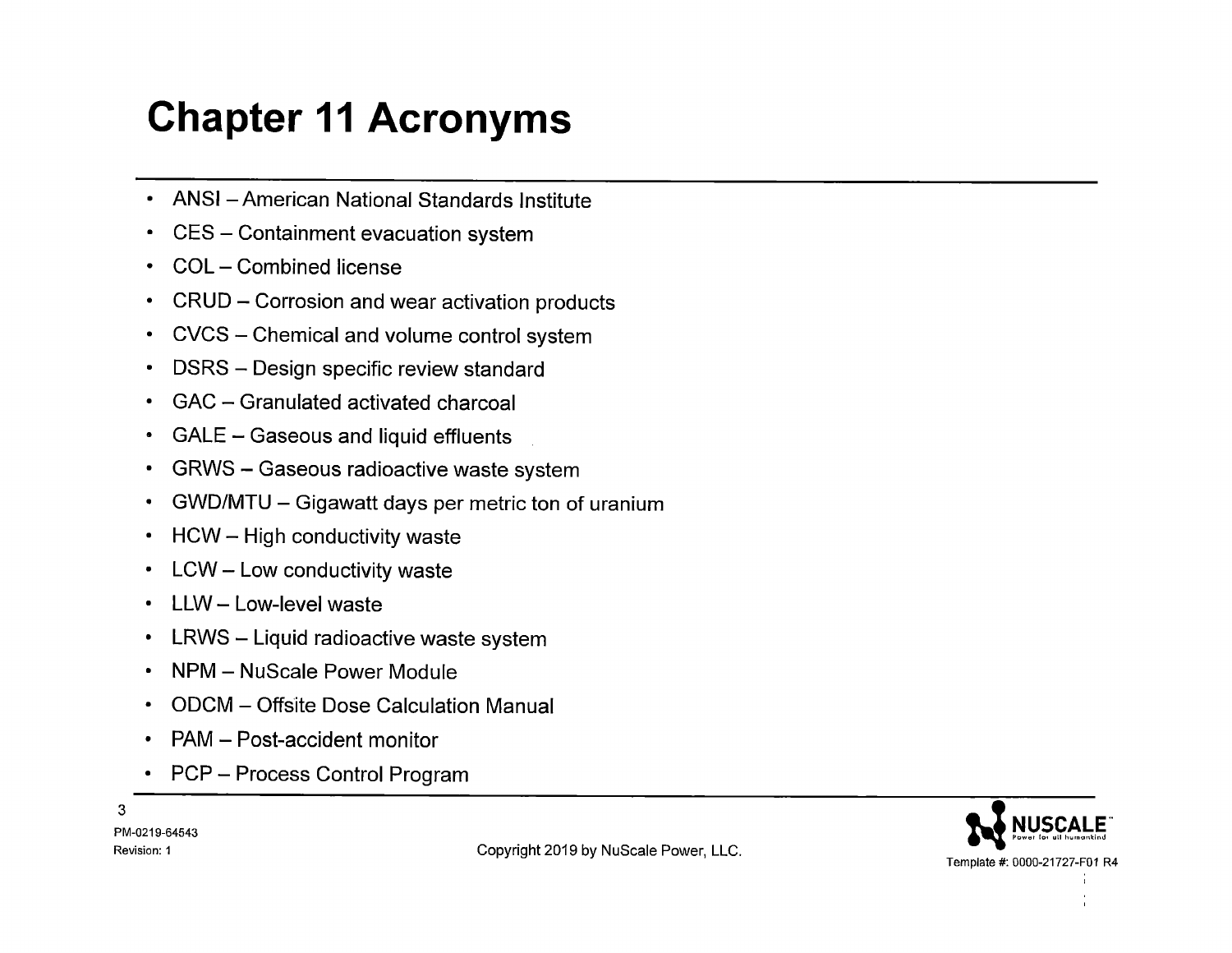#### **Chapter 11 Acronyms (continued)**

- PZR Pressurizer
- R/O Reverse osmosis
- REMP Radiological Effluent Monitoring Program
- SCALE Standardized Computer Analysis for Licensing Evaluation
- SCFM Standard cubic feet per minute
- $\cdot$  SFP  $-$  Spent fuel pool
- SRWS Solid radioactive waste system
- TUF Tubular ultrafiltration
- UWS Utility water system



I  $\vert$  $\mathbf{I}$ 

4 PM-0219-64543

Revision: 1 **Copyright 2019 by NuScale Power, LLC.**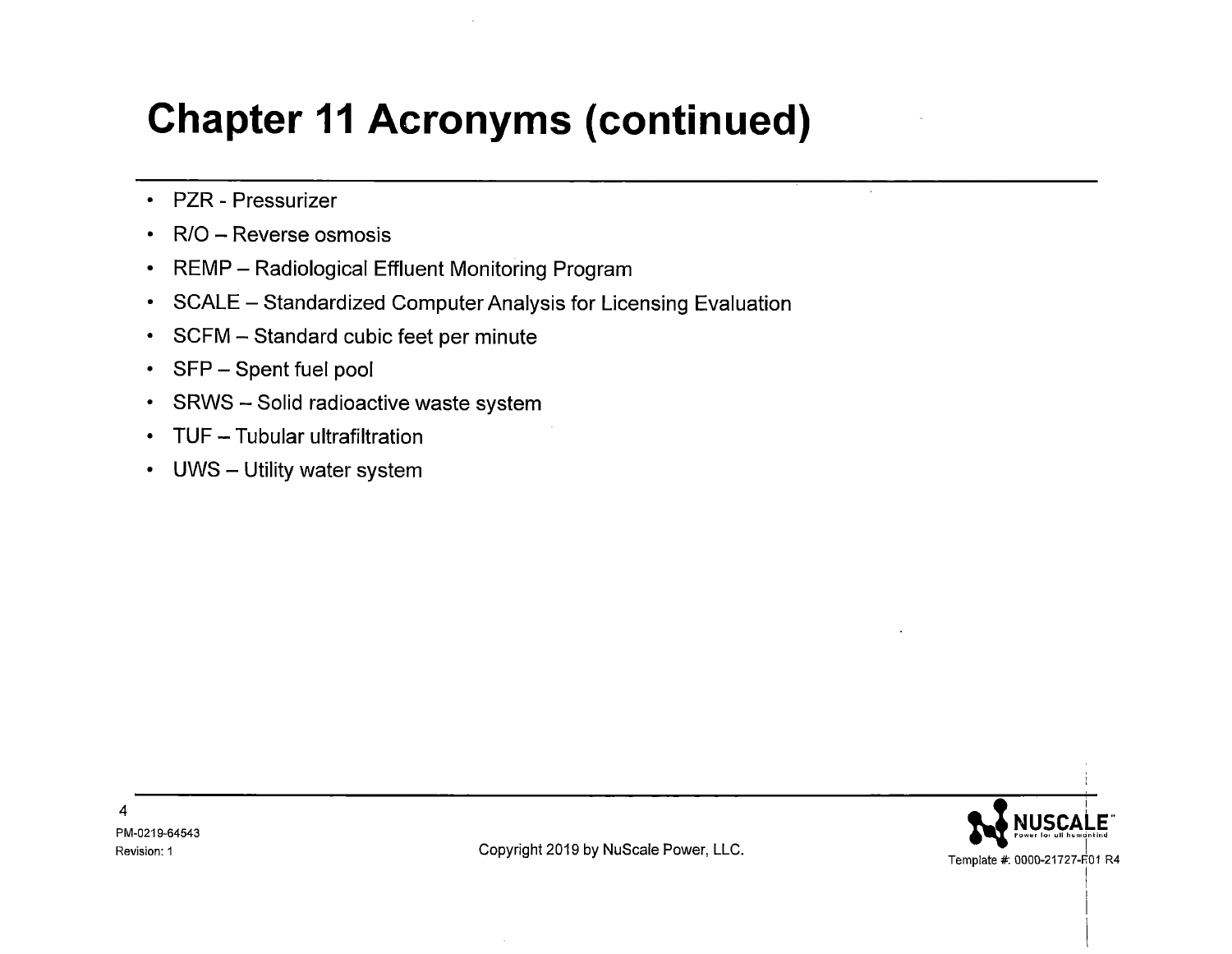# **Chapter 11** & **12 RAls**

| <b>DCA Section</b> | $#$ of RAIs | # of Supplemental<br><b>Responses</b> | <b>Total RAI Responses</b> |
|--------------------|-------------|---------------------------------------|----------------------------|
| 11.1               |             |                                       |                            |
| 11.2               | 3           |                                       | 3                          |
| 11.3               | 2           |                                       |                            |
| 11.4               |             |                                       |                            |
| 11.5               | 3           |                                       | 3                          |
| 11.6               |             |                                       |                            |
| <b>Total</b>       | 11          | 2                                     | 13                         |
| 12.1               | Ω           |                                       |                            |
| 12.2               | 34          | 9                                     | 43                         |
| $12.3 - 12.4$      | 61          | 16                                    | 77                         |
| 12.5               | 0           | O                                     |                            |
| <b>Total</b>       | 95          | 25                                    | 120                        |
| PM-0219-64543      |             |                                       | <b>NUSCALE</b>             |

Revision: 1

Copyright 2019 by NuScale Power, LLC.

Template#: 0000-21727-F01 R4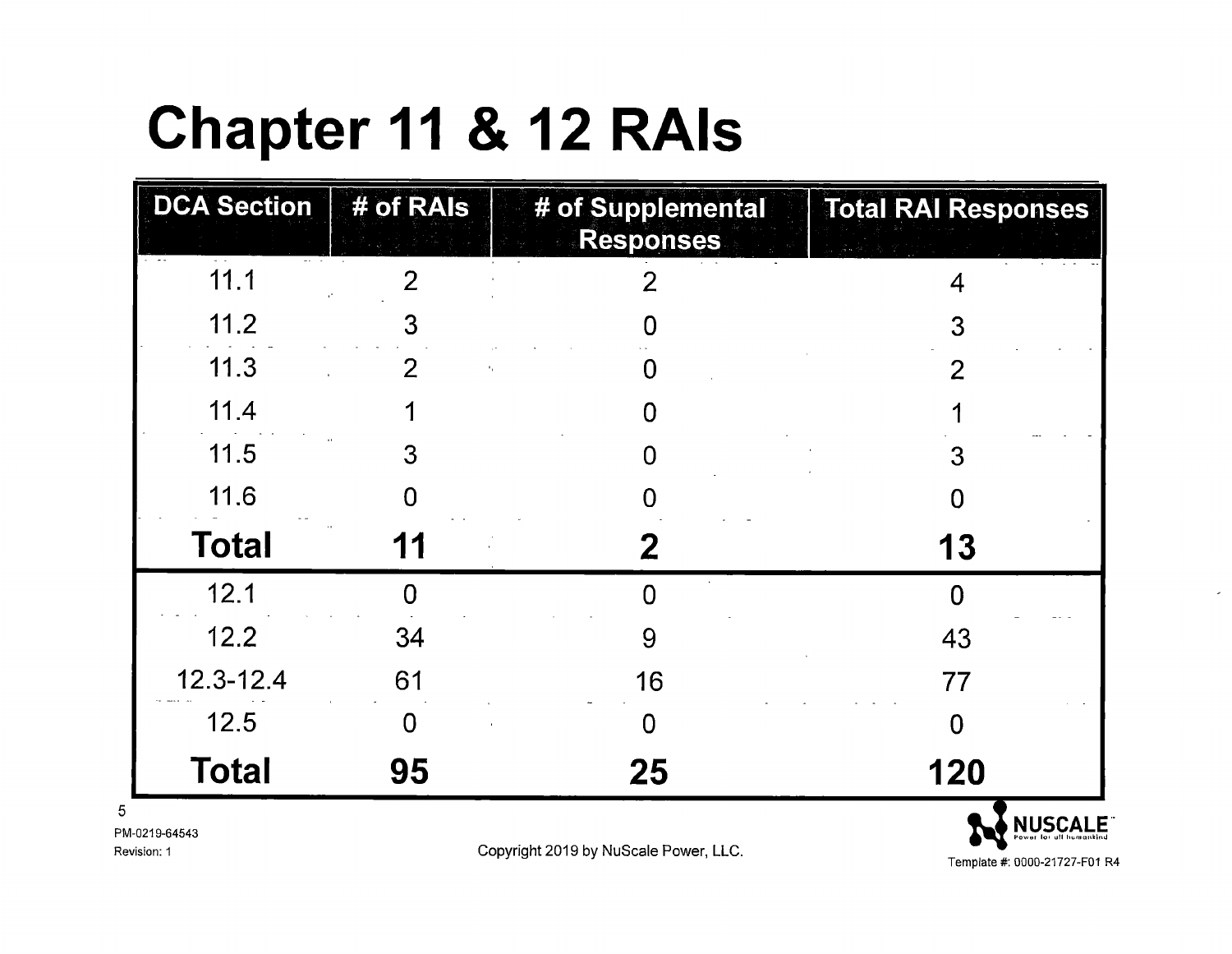#### **Chapter 11 Radioactive Waste Management**

- 11.1 Source Terms
- 11.2 Liquid Waste Management System
- 11.3 Gaseous Waste Management System
- 11.4 Solid Waste Management System
- 11.5 Process and Effluent Radiological Monitoring and Sampling Systems
- 11.6 l&C Design Features for Radiation Monitoring

Revision: 1 **Copyright 2019 by NuScale Power, LLC.**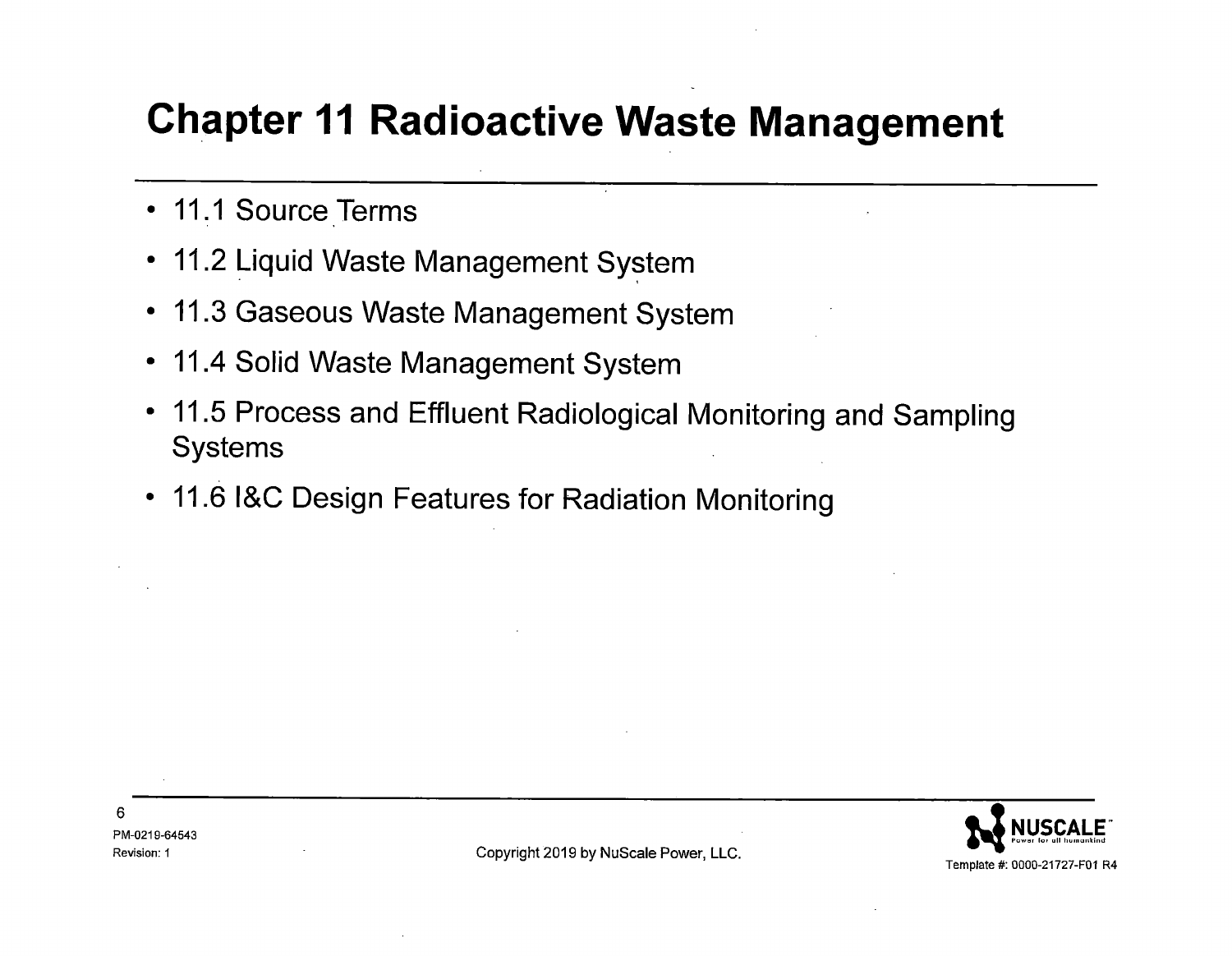### **11.1 Source Terms - Methodology**

- Two source term models are developed for both primary and secondary coolants:
	- Design Basis and Normal Effluent ("Realistic") coolant source terms have three components:
		- Water activation products
			- » Calculated from first principles
			- » The same concentration for both Normal Effluent and Design Basis
		- Corrosion activation products (CRUD)
			- » Utilized ANSI 18.1-1999, adjusted to NuScale plant parameters
			- » The same concentration for both Normal Effluent and Design Basis
			- » CRUD strictly used the regulatory guidance provided and past precedence
		- Fission products
			- » Developed using first principles physics in SCALE 6.1 for core inventory

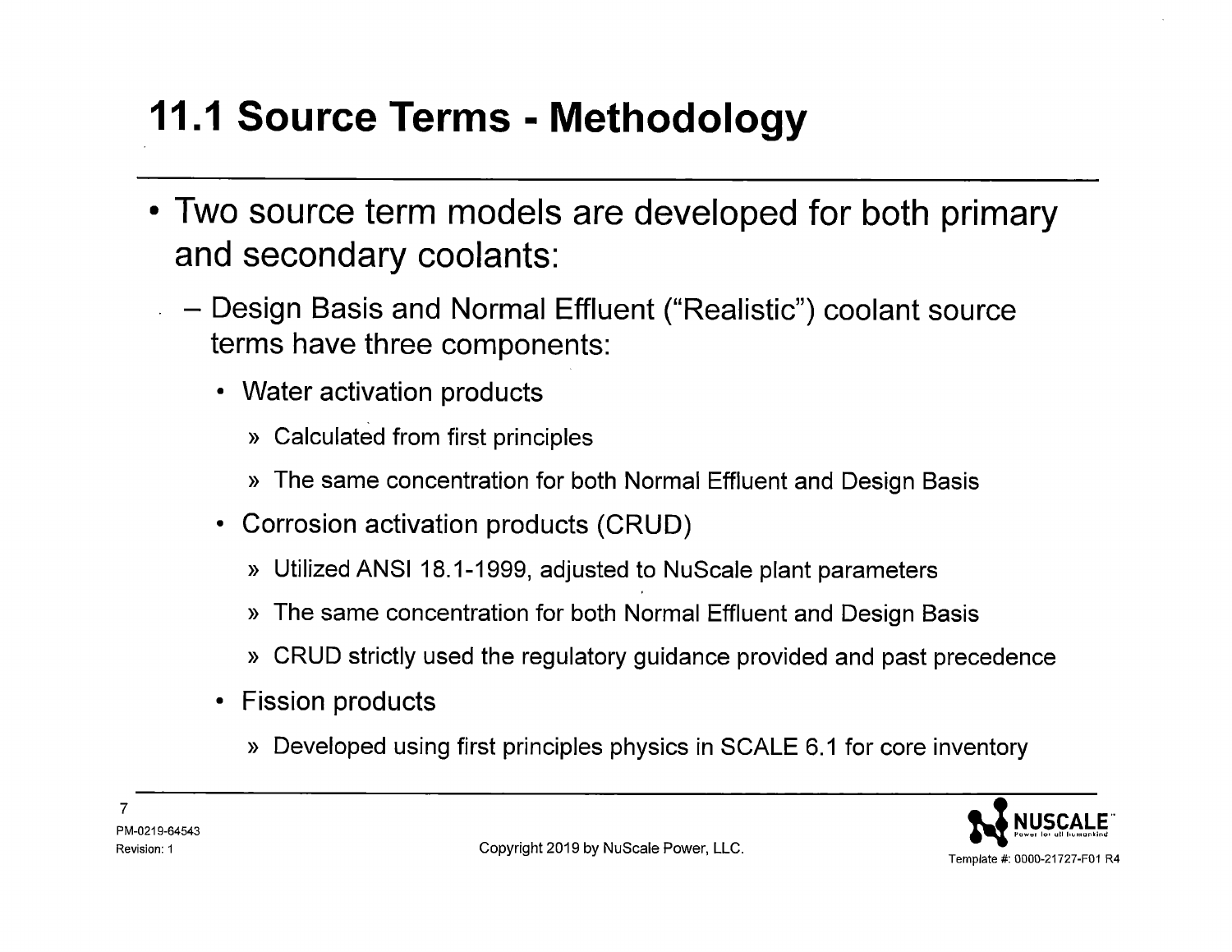#### **11.1 Source Terms - Methodology**

- **Being unique, and first of a kind, the NuScale design cannot rely solely on empirical source term data**
- **The NuScale methodology will use:** 
	- first principle physics based calculations, where appropriate
	- operational experience from recent industry, where applicable
	- <u>lessons learned,</u> where available
- **Water activation products will be estimated from first principles using:**

$$
RR_x = \sum_{g=1}^{G} \Phi_g \sigma_{x,g} N = \sum_{g=1}^{G} \Phi_g \Sigma_{x,g}
$$

- $-$  RRx: number of reactions of type "x"
- $\Phi_g$ : neutron flux in energy group "g"
- G: maximum energy group
- $\sigma_{\text{x},g}$ : Microscopic cross section for reaction "x" in energy group "g"
- N: Number density of target atoms
- $\;\texttt{-} \;\; \Sigma_{\text{x},g} \equiv \sigma_{\text{x},g}$  N : Macroscopic cross section for reaction x in energy group "g"



8 PM-0219-64543

Revision: 1 **Copyright 2019 by NuScale Power, LLC.**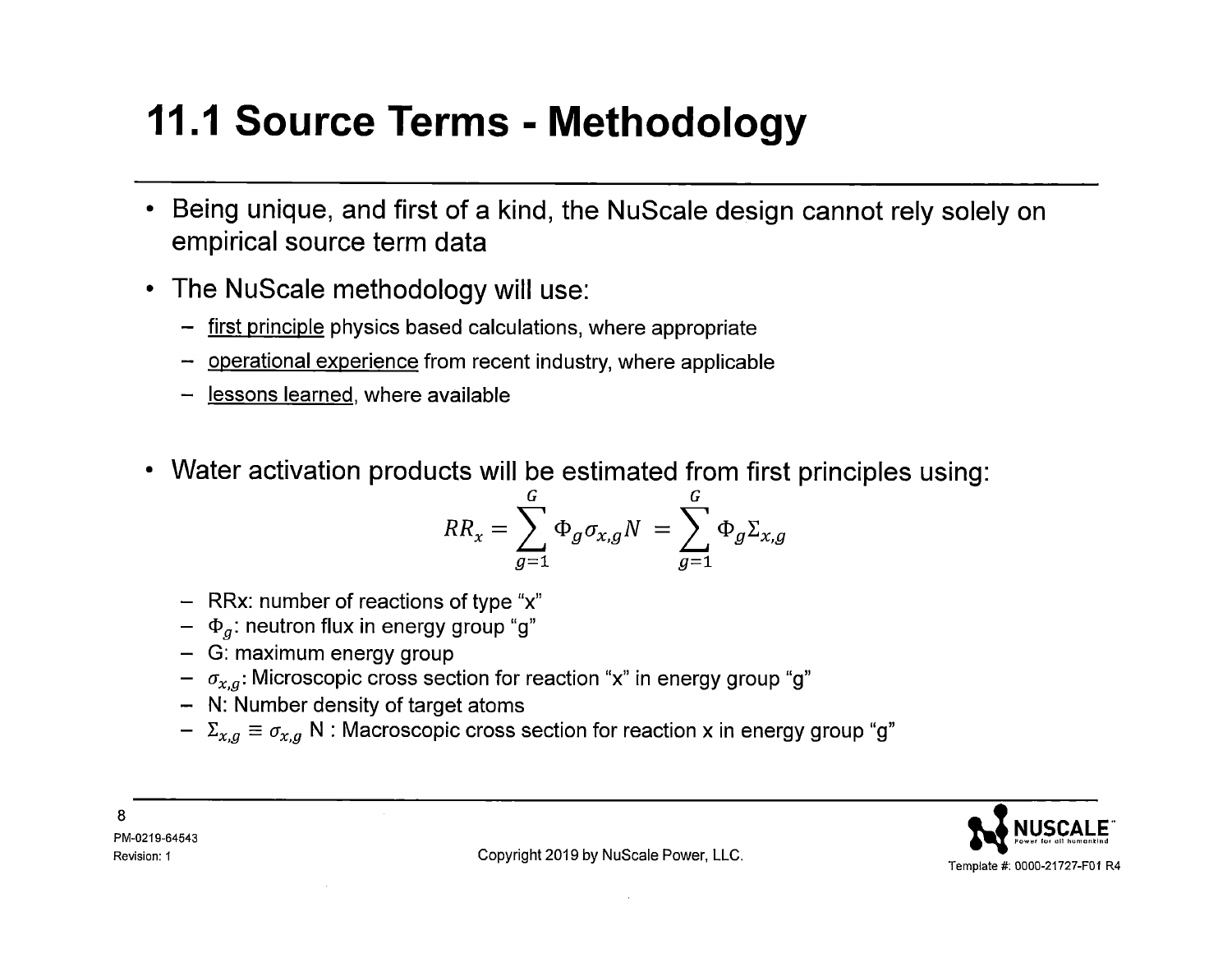#### **11.1 Source Terms - Methodology**

- Fission products are conservatively calculated using first principle physics in SCALE 6.1 Code to 60 GWD/MTU
- Release of fission products from fuel to primary coolant based on industry operational experience through use of fuel failure fraction
- NuScale evaluation of Corrosion and Wear Activation Products (CRUD) will use current large PWR operating data (ANSI/ANS 18.1-1999).
- ANSI/ANS 18.1-1999
	- There are no first principle physics models for CRUD generation, buildup, transport, plate-out, or solubility.
- To help ensure the source terms are conservative, NuScale has incorporated lessons learned by:
	- Using EPRIs primary water chemistry and steam generator guidelines to ensure source term is conservative.
	- Design of materials used cobalt reduction philosophy



PM-0219-64543

9

Revision: 1 **Copyright 2019 by NuScale Power, LLC.**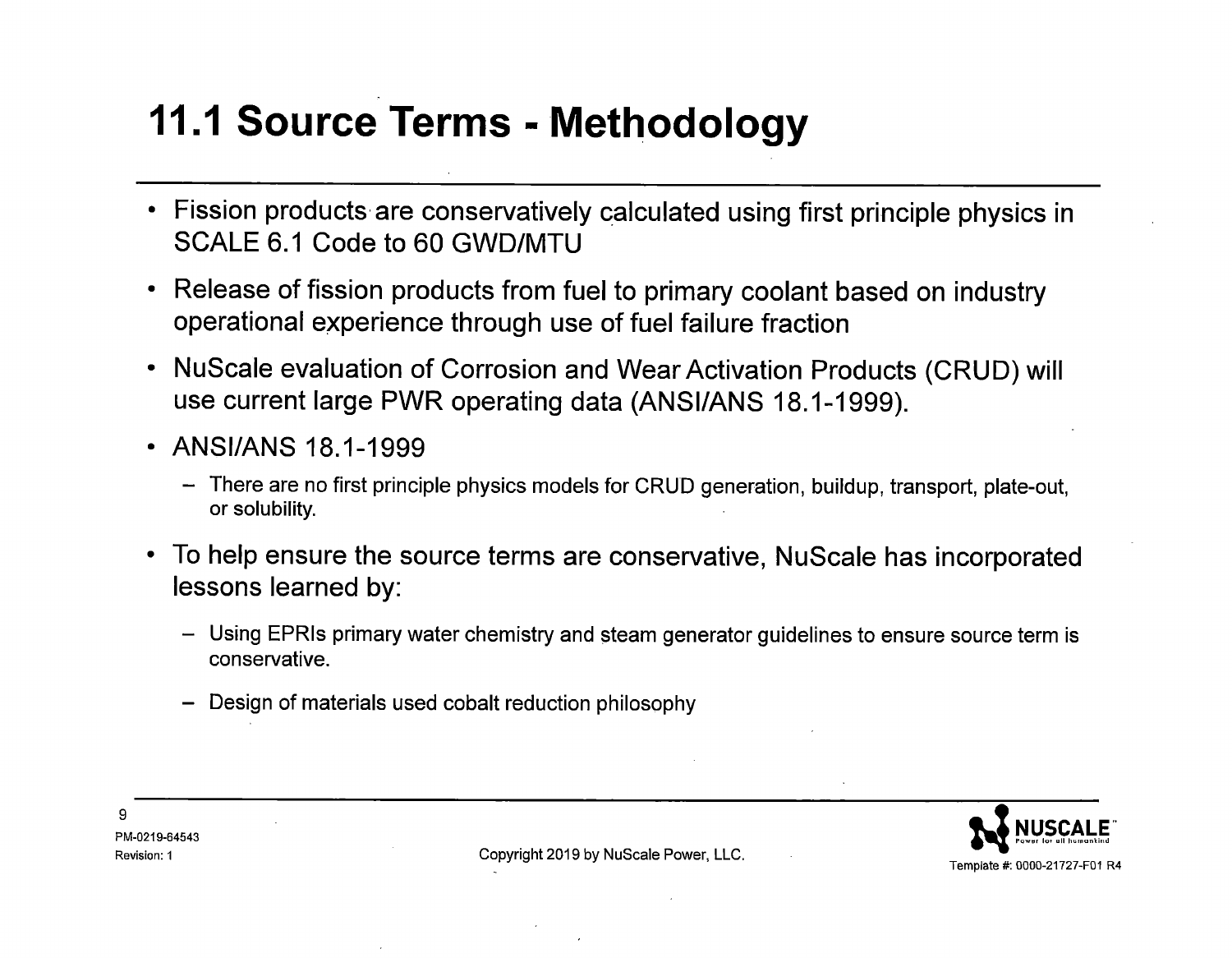# **11.1 Source Terms - Failed Fuel Fraction**

#### • Fission products

- Normal Effluent ("Realistic") source term
	- 0.0066%  $(-0.6 0.7$  rods per reactor) failure rate is assumed
	- Supported by industry experience from large PWRs, which shows much improvement since the 1970s
		- » 90-95°/o of US LWRs are zero-defect since 2010
	- Industry data shows that most failures are due to grid-to-rod fretting and debris
		- » NuScale uses natural circulation, which mitigates these mechanisms
		- » Technical Report TR-1116-52065, "Effluent Release (GALE Replacement) Methodology and Results", Rev. 1
- Design Basis source term;
	- 0.066% ( $\sim$ 6-7 rods per reactor) failure rate is assumed
		- » 10x normal effluent source term

10 PM-0219-64543 Revision: 1 » Also, supported by Tech Spec 3.4.8 value based on this fuel failure rate Copyright 2019 by NuScale Power, LLC. Template #: 0000-21727-F01 R4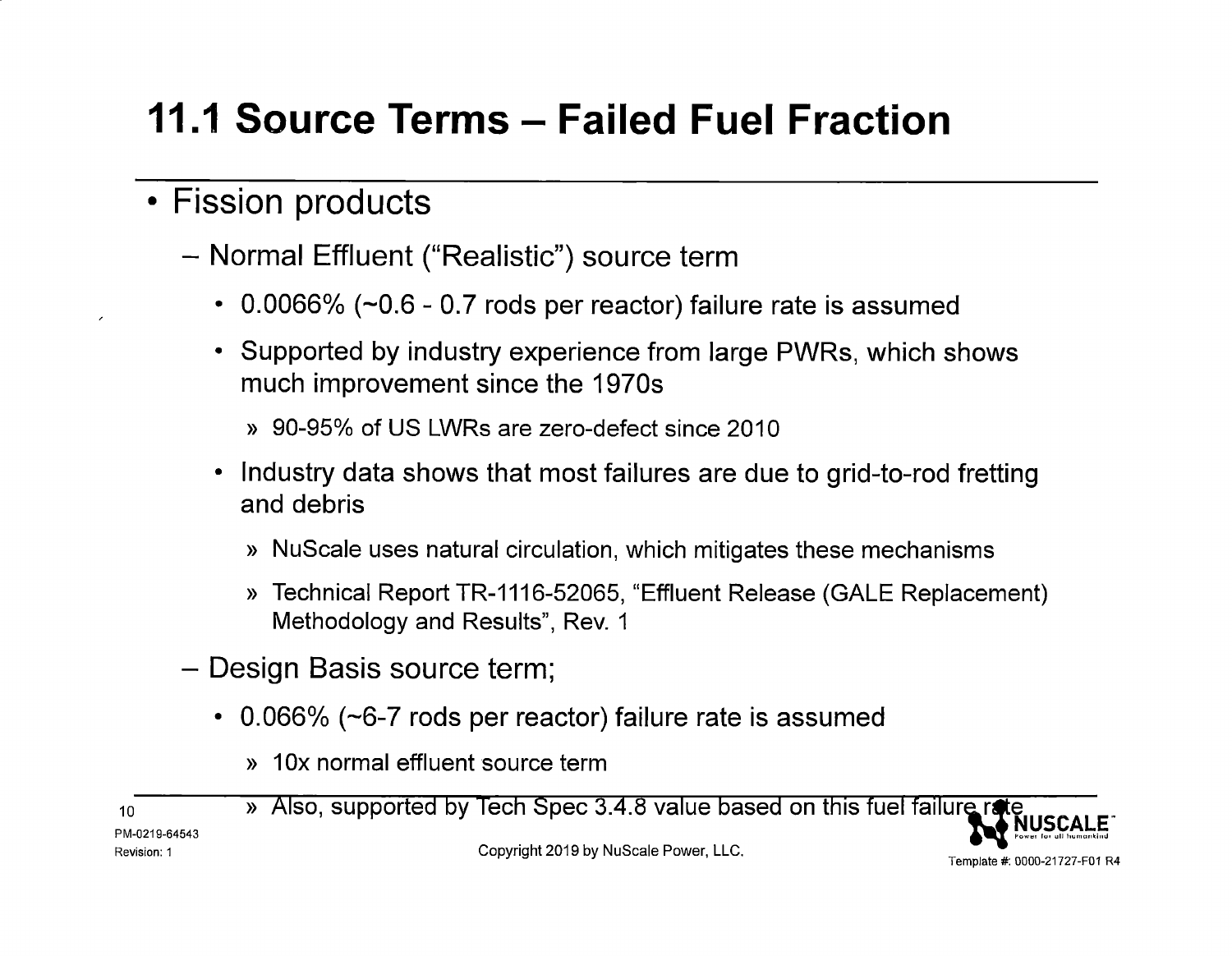### **11.1 Source Terms - Secondary Coolant**

- Secondary coolant source term
	- Primary-to-secondary tube leaks scaled from NUREG-0017
		- Design Basis = 75 lb/day/NPM = 900 lb/day for 12 units
		- Realistic =  $3.5$  lb/day/NPM =  $42$  lb/ day for 12 units
	- Direct neutron activation of secondary was determined to be negligible due to low neutron flux at the steam generators
	- Conservatively small secondary coolant mass assumed, which tends to increase the calculated concentration
- There are no COL Items associated with Section 11.1.

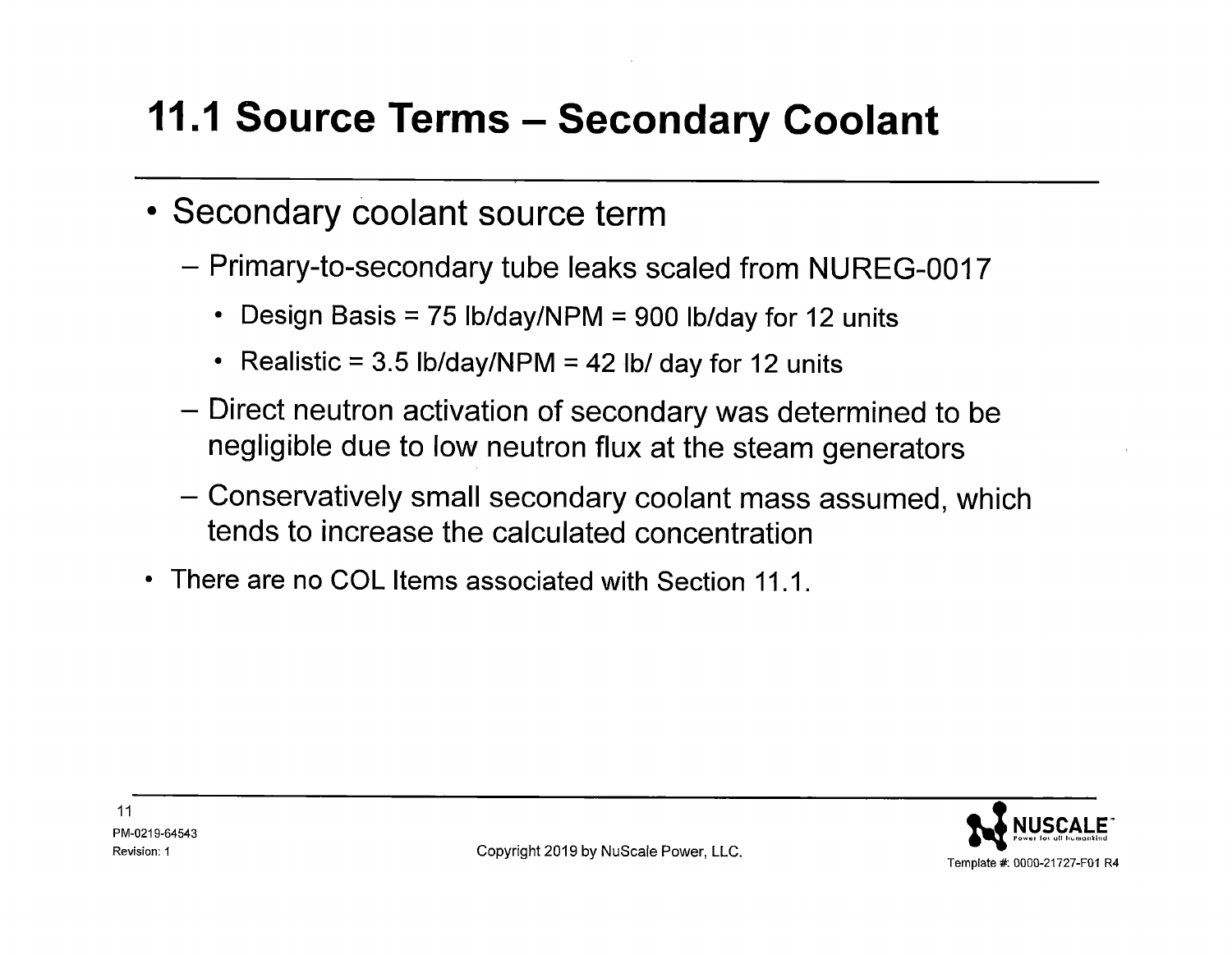### **GALE Replacement Methodology**

- Details provided in TR-1116-52065, "Effluent Release (GALE Replacement) Methodology and Results," Rev. 1
- GALE (NUREG-0017) was developed using empirical data from the existing (large) PWR fleet
- NuScale design is outside the range of applicability for several parameters (thermal power, coolant mass, other flows)
- Certain significant pathways in GALE were not modeled e.g., Reactor Pool evaporation.
- Replacement method explicitly calculates radionuclide transport through NuScale plant systems using applicable guidance from NUREG-0017



Revision: 1 **Copyright 2019 by NuScale Power, LLC.**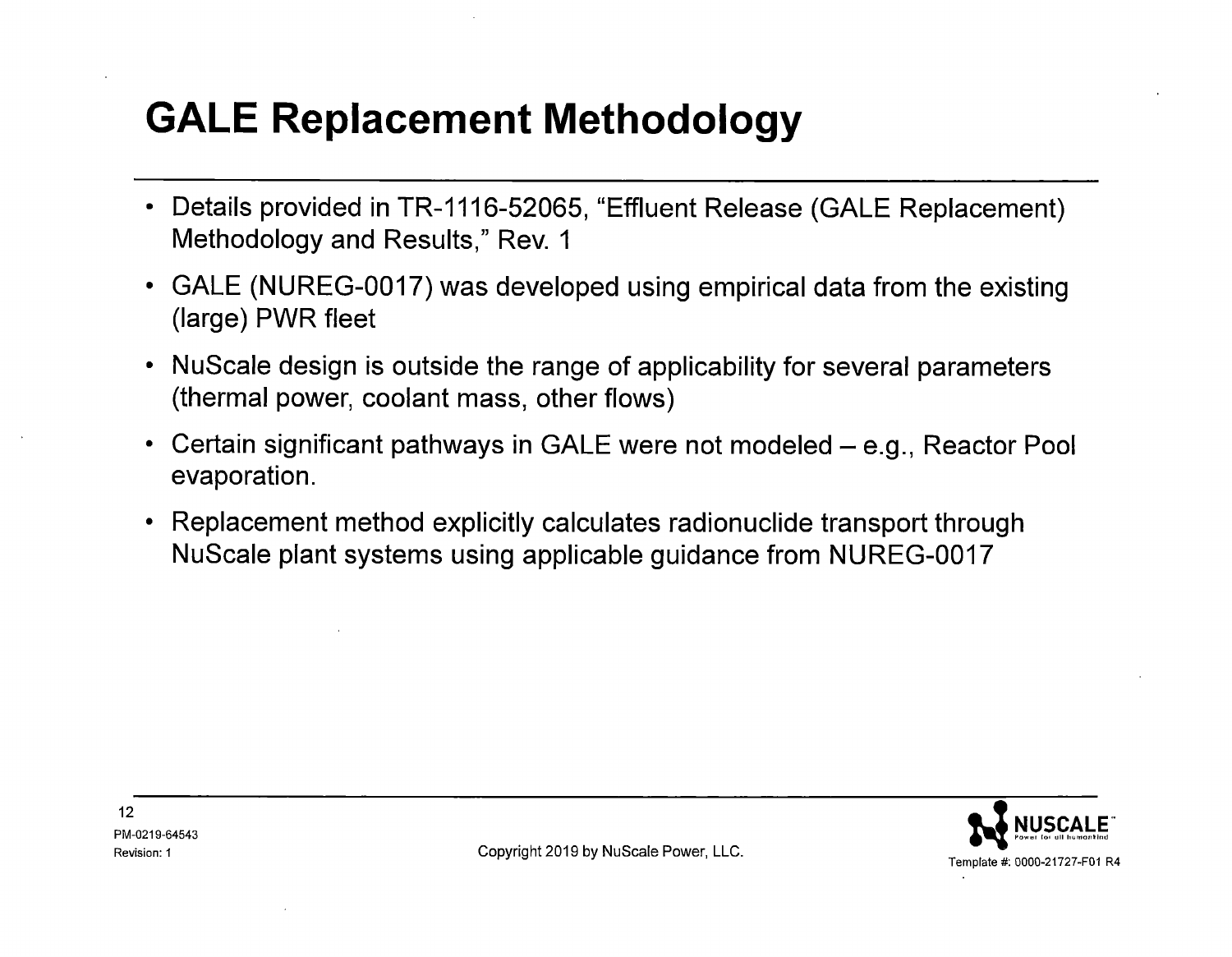- Objective: Collect, store, and process radioactive liquid waste
- Subsystems:
	- Low Conductivity Waste
	- High Conductivity Waste
	- Chemical Waste
	- Detergent Waste
	- Clean-in-Place
	- Drum Dryer
- System Classification:
	- Non-safety related
	- LRWS Degasifier is RW-lla, LCW collection tank is RW-llb, other components are RW-llc (RG 1.143)
- Location:
	- Reactor Building (Degasifer only) and Radioactive Waste Building

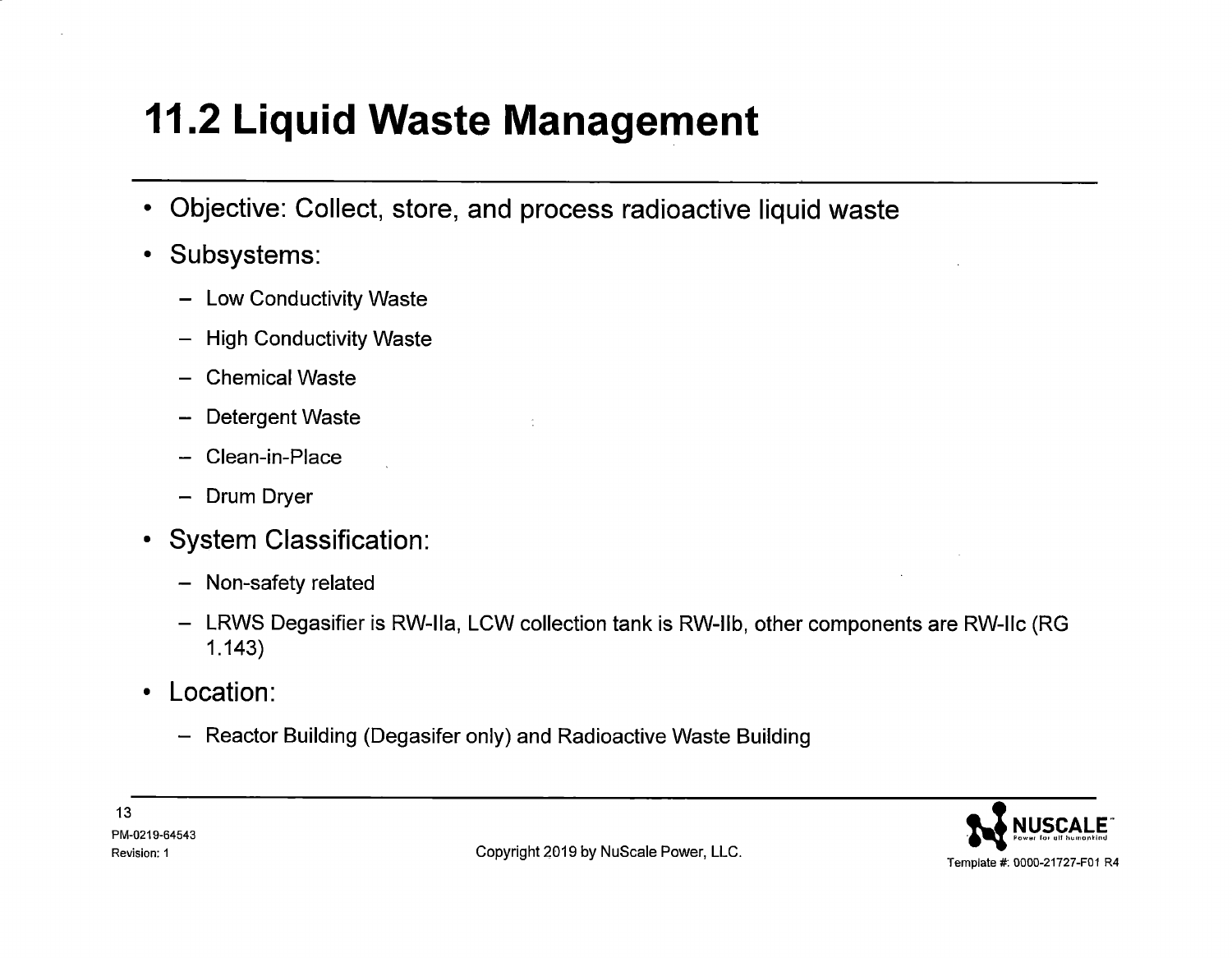- Design Features:
	- Uses R/0 and TUF technologies for performance improvement
	- Waste streams segregated to minimize waste generation
	- Four waste collection tanks with approximately 60,000 gallons capacity
	- Four sample tanks with approximately 60,000 gallons capacity
	- Tanks in separate, steel-lined cubicles
	- Integrated clean-in-place system
	- Liquid discharge can be recycled to the reactor pool, primary coolant, returned to waste collection tank for reprocessing, or discharged offsite
- Processing rate 25 gpm
	- Can process a full (80%) collection tank in about 8.5 hours
- Effluent
	- Meets 10 CFR 20, Appendix B, Table 2
	- Meets 10 CFR 50, Appendix I
	- $-$  Continuous radiation monitoring

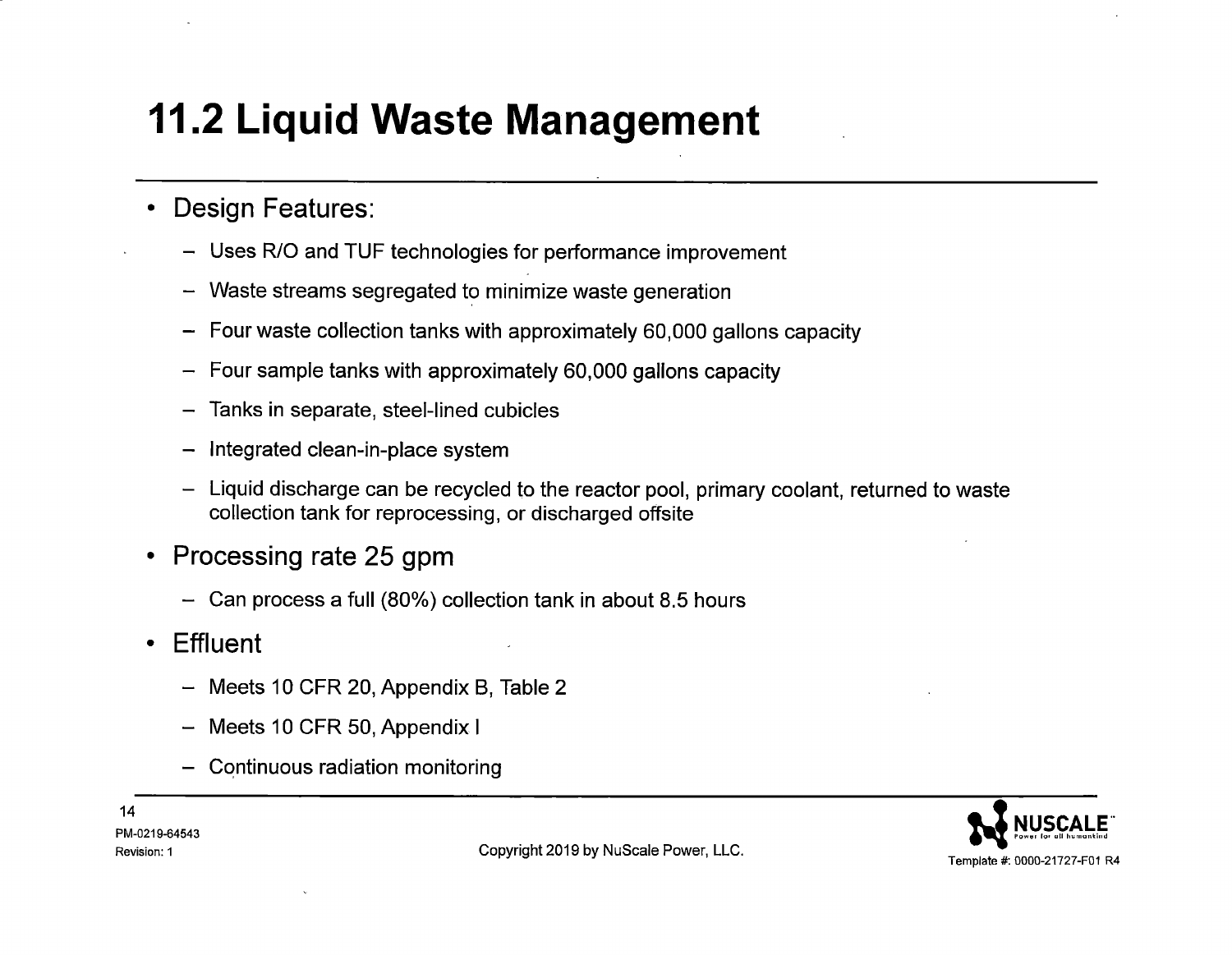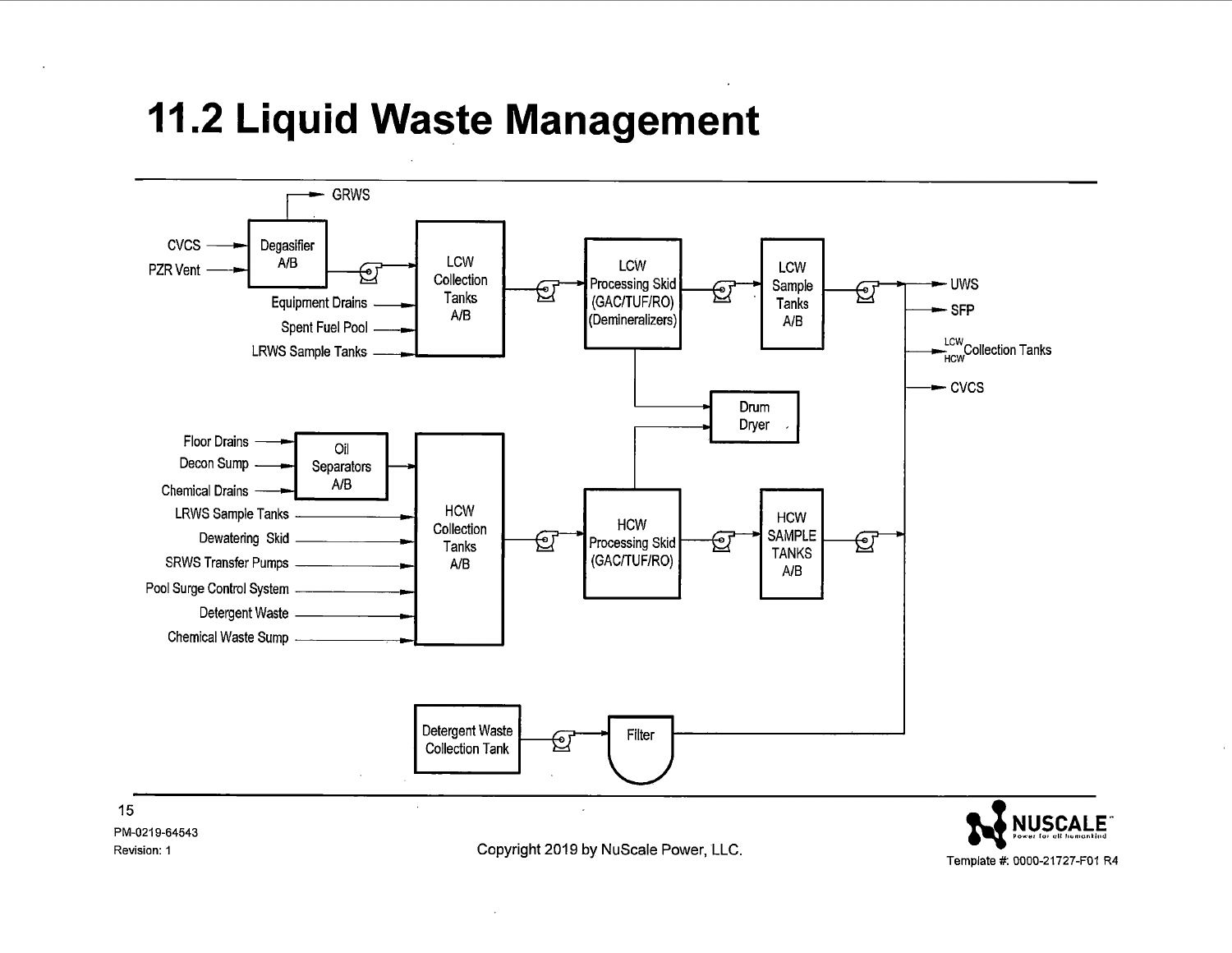#### • **Section 11.2 COL Items**

| COL Item # | <b>Description</b>                                                                                                                                                                                                                                                                                                                          |
|------------|---------------------------------------------------------------------------------------------------------------------------------------------------------------------------------------------------------------------------------------------------------------------------------------------------------------------------------------------|
| $11.2 - 1$ | A COL applicant that references the NuScale Power Plant design certification will<br>ensure mobile equipment used and connected to plant systems is in accordance with<br>ANSI/ANS-40.37, Regulatory Guide (RG) 1.143, 10 CFR 20.1406, NRC IE Bulletin 80-<br>10 and 10 CFR 50.34a.                                                         |
| $11.2 - 2$ | A COL applicant that references the NuScale Power Plant design certification will<br>calculate doses to members of the public using the site-specific parameters, compare<br>those liquid effluent doses to the numerical design objectives of 10 CFR 50, Appendix<br>I, and comply with the requirements of 10 CFR 20.1302 and 40 CFR 190. |
| $11.2 - 3$ | Not used                                                                                                                                                                                                                                                                                                                                    |
| $11.2 - 4$ | A COL applicant that references the NuScale Power Plant design certification will<br>perform a site specific evaluation using the site-specific dilution flow.                                                                                                                                                                              |
| $11.2 - 5$ | A COL applicant that references the NuScale Power Plant design certification will<br>perform a cost benefit analysis as required by 10 CFR 50.34a and 10 CFR 50.<br>Appendix I, to demonstrate conformance with regulatory requirements. This cost-<br>benefit analysis is to be performed using the guidance of Regulatory Guide 1.110.    |

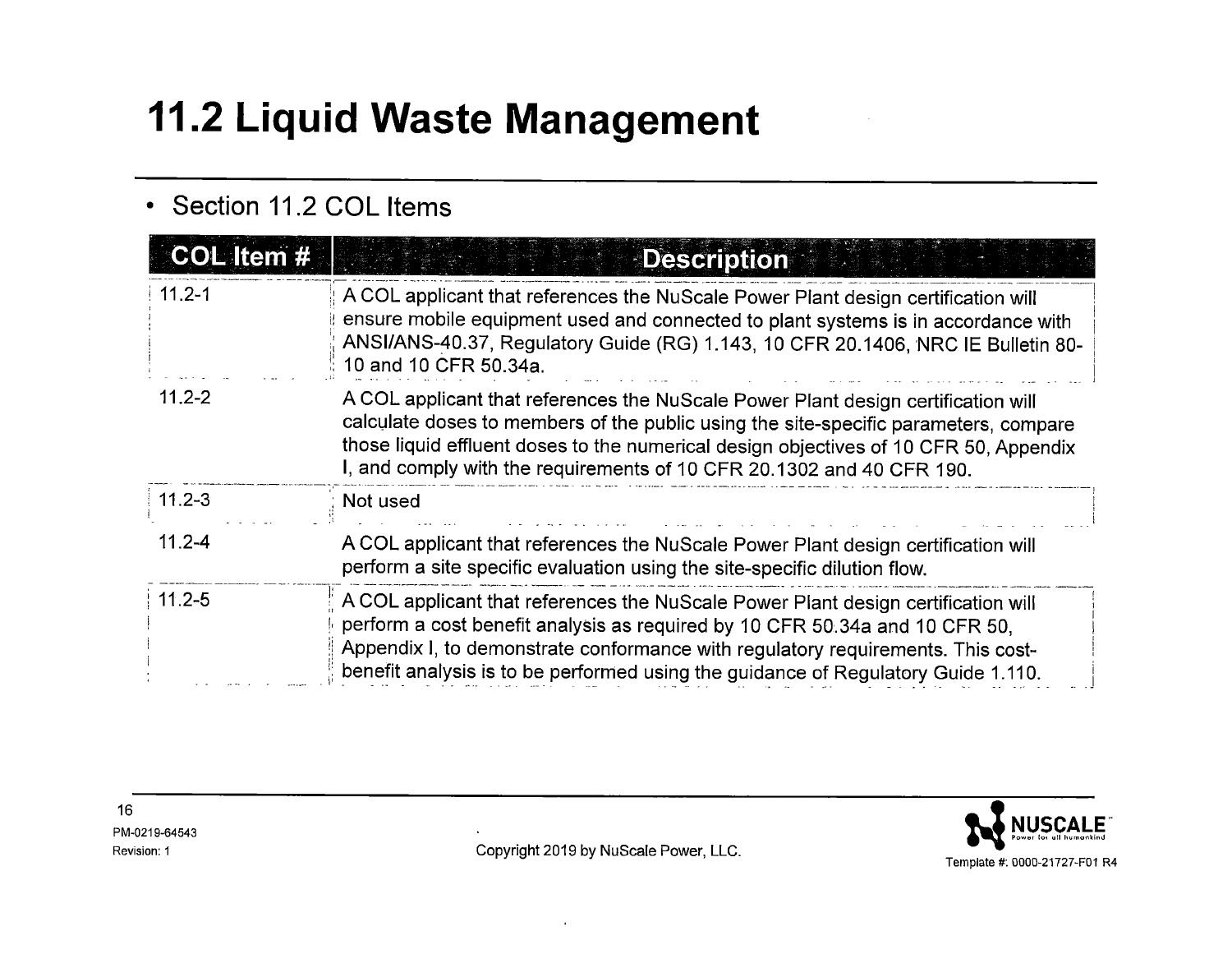- **Objective: Collect, store, and process radioactive gaseous waste**
- **Subsystems:** 
	- None single system design
- **System Classification:** 
	- Non-safety related
	- GRWS guard bed and decay beds are RW-lla, other components are RW-llc (RG 1.143)
- **Location:** 
	- Radioactive Waste Building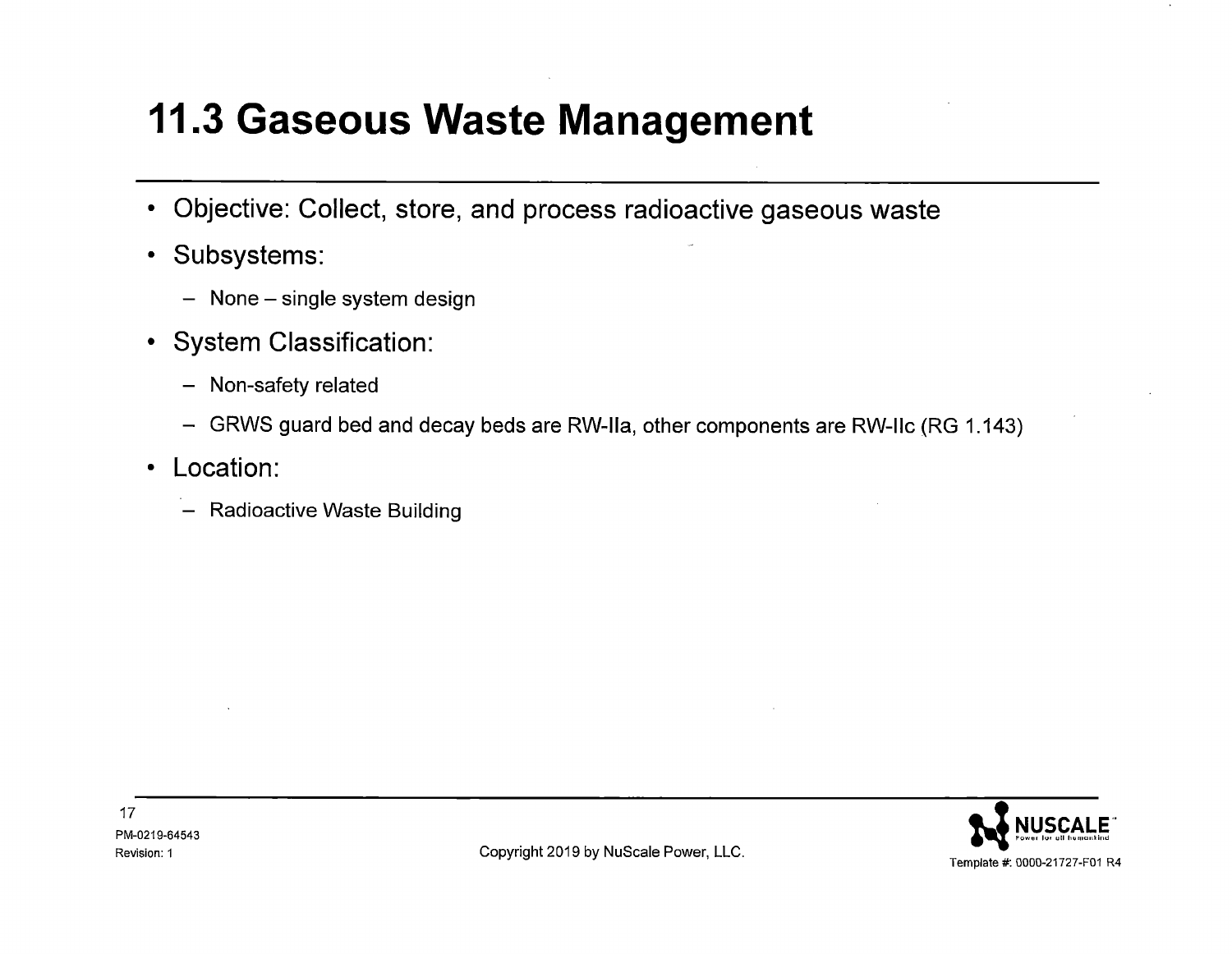#### • **Design Features:**

- Uses charcoal decay beds to allow for noble gas decay
- Prevent degradation of decay beds by using moisture separators and guard bed
- Dual monitors for oxygen and hydrogen concentration to prevent flammable mixtures
- Includes nitrogen deluge for fire suppression capabilities
- High radiation condition will initiate effluent isolation
- $-$  Low operating pressure (~2 psig), low flow design  $\,$
- **Processing rate -1.5 scfm** 
	- Mostly nitrogen, to keep Hydrogen <1 %
- **Effluent** 
	- Meets 10 CFR 20, Appendix B, Table 2
	- Meets 10 CFR 50, Appendix I
	- Continuous radiation monitoring

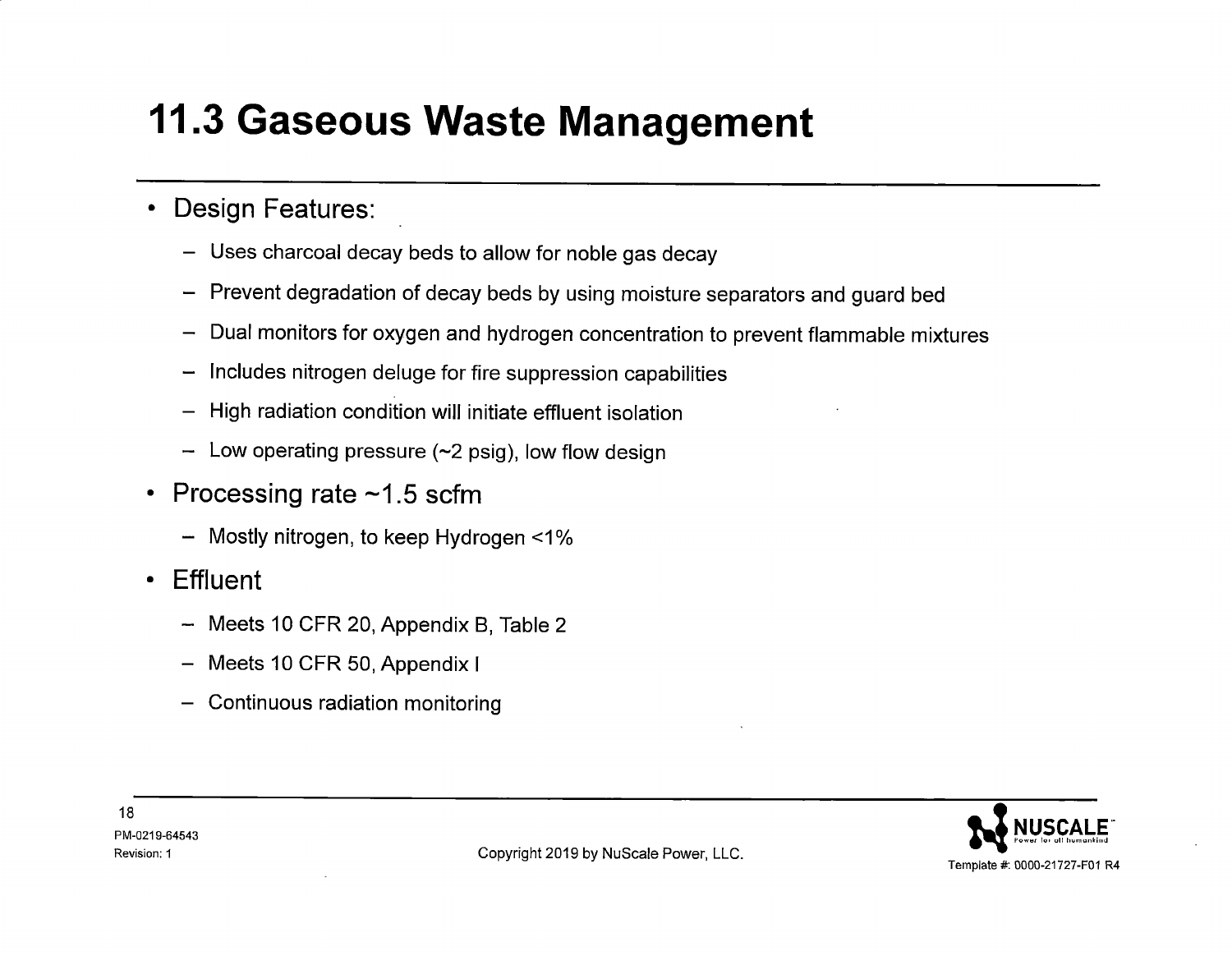



 $\sim$ 

 $\sim$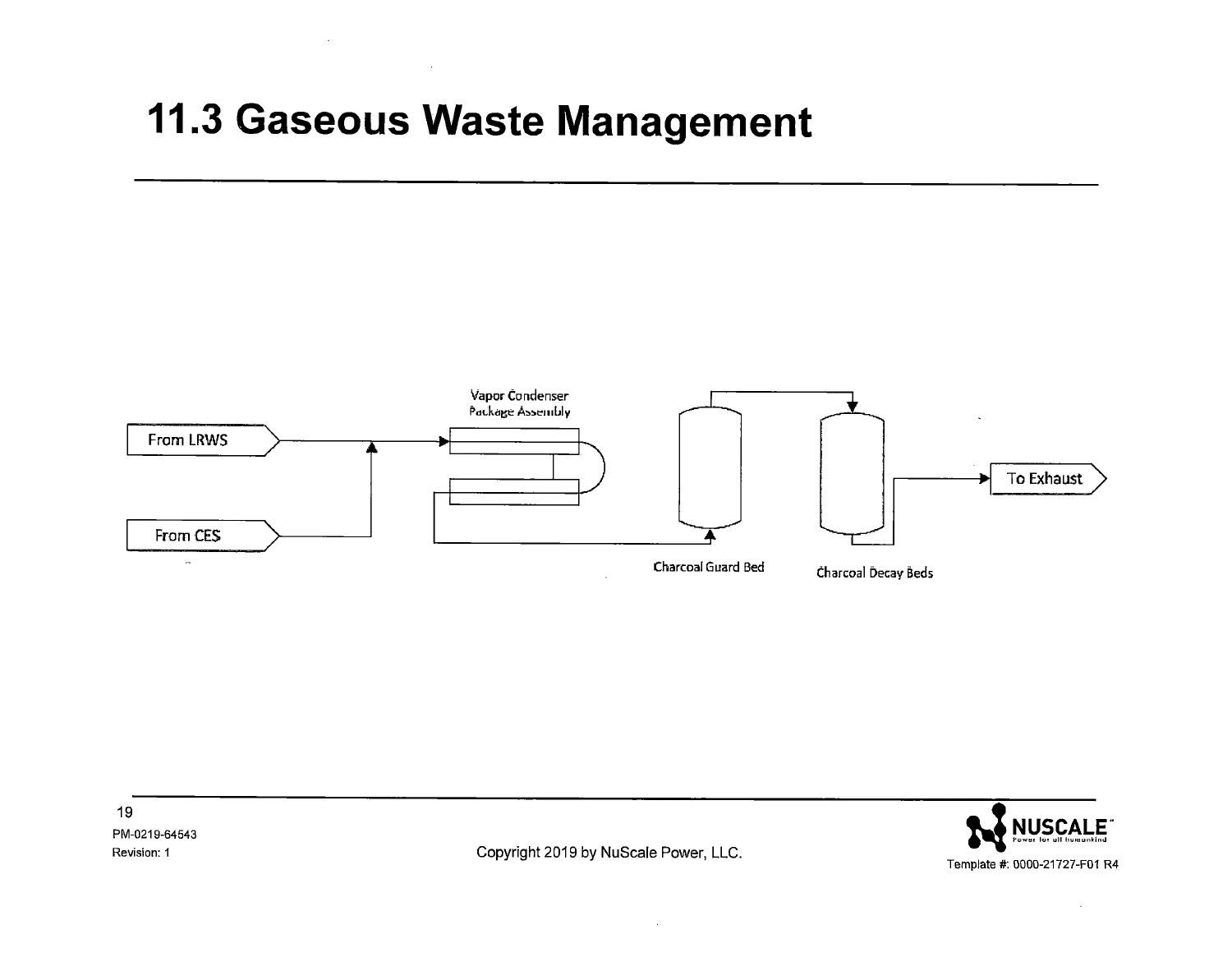#### • Section 11.3 COL Items COL Item # **Description**  $-11.3 - 1$ A COL applicant that references the NuScale Power Plant design certification will perform a site specific cost-benefit analysis. 11.3-2 A COL applicant that references the NuScale Power Plant design certification will calculate doses to members of the public using the site-specific parameters, compare those gaseous effluent doses to the numerical design objectives of <sup>10</sup> CFR 50, Appendix I, and comply with the requirements of <sup>10</sup> CFR 20.1302 and 40 CFR 190. : A COL applicant that references the NuScale Power Plant  $11.3 - 3$ design certification will perform an analysis in accordance with . Branch Technical Position 11-5 using the site-specific parameters.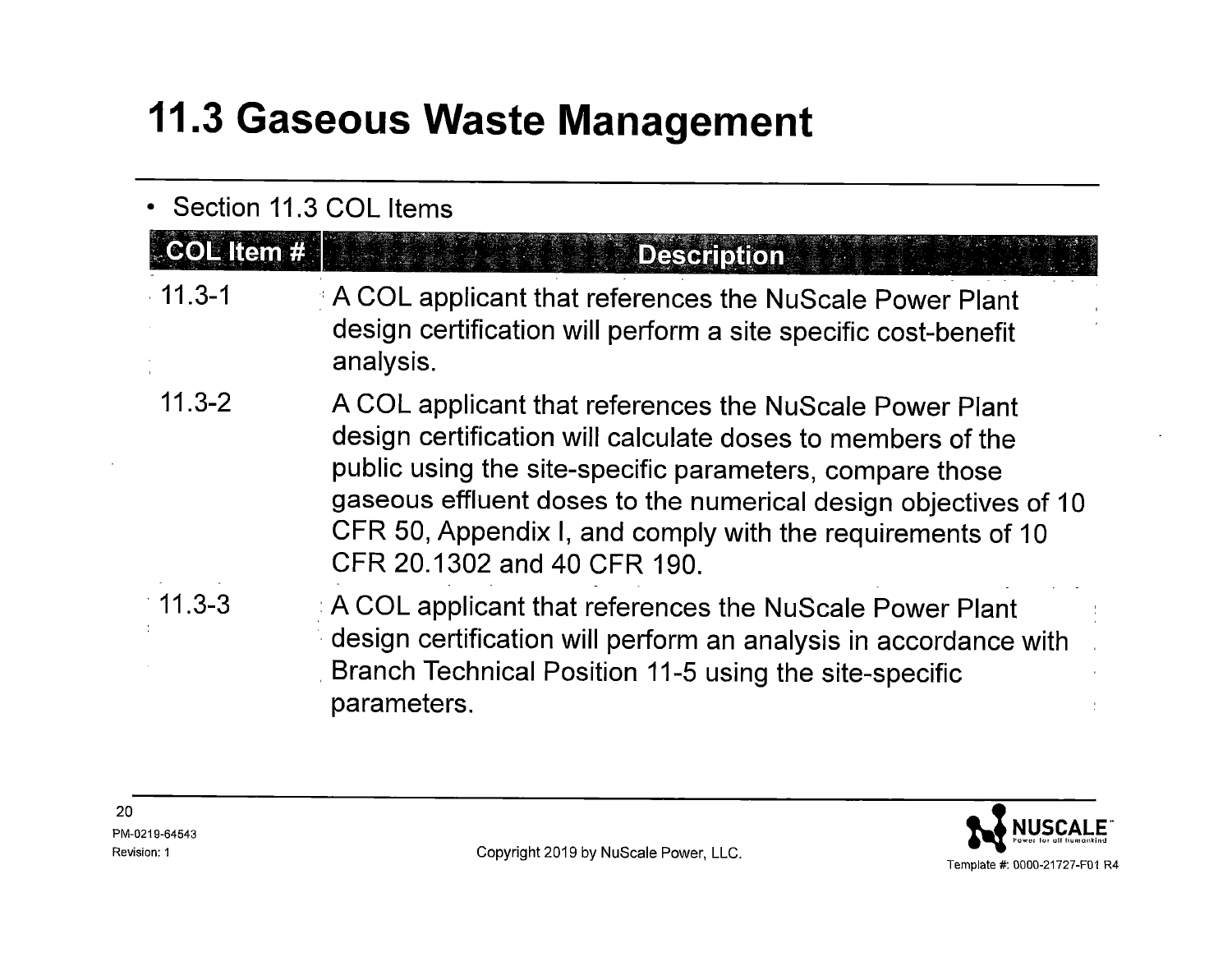- **Objective: Collect, store, process, and package radioactive solid waste**
- **Subsystems:** 
	- Dry solids
		- DAW
		- HVAC filters
	- Wet solids
		- Spent resins
		- Cartridge filters
		- Spent charcoal
- **System Classification:** 
	- Non-safety related
	- SRST is RW-lla, PST is RW-llb, other components are.RW-llc (RG 1.143)
- **Location:** 
	- Radioactive Waste Building



Revision: 1 **Copyright 2019 by NuScale Power, LLC.**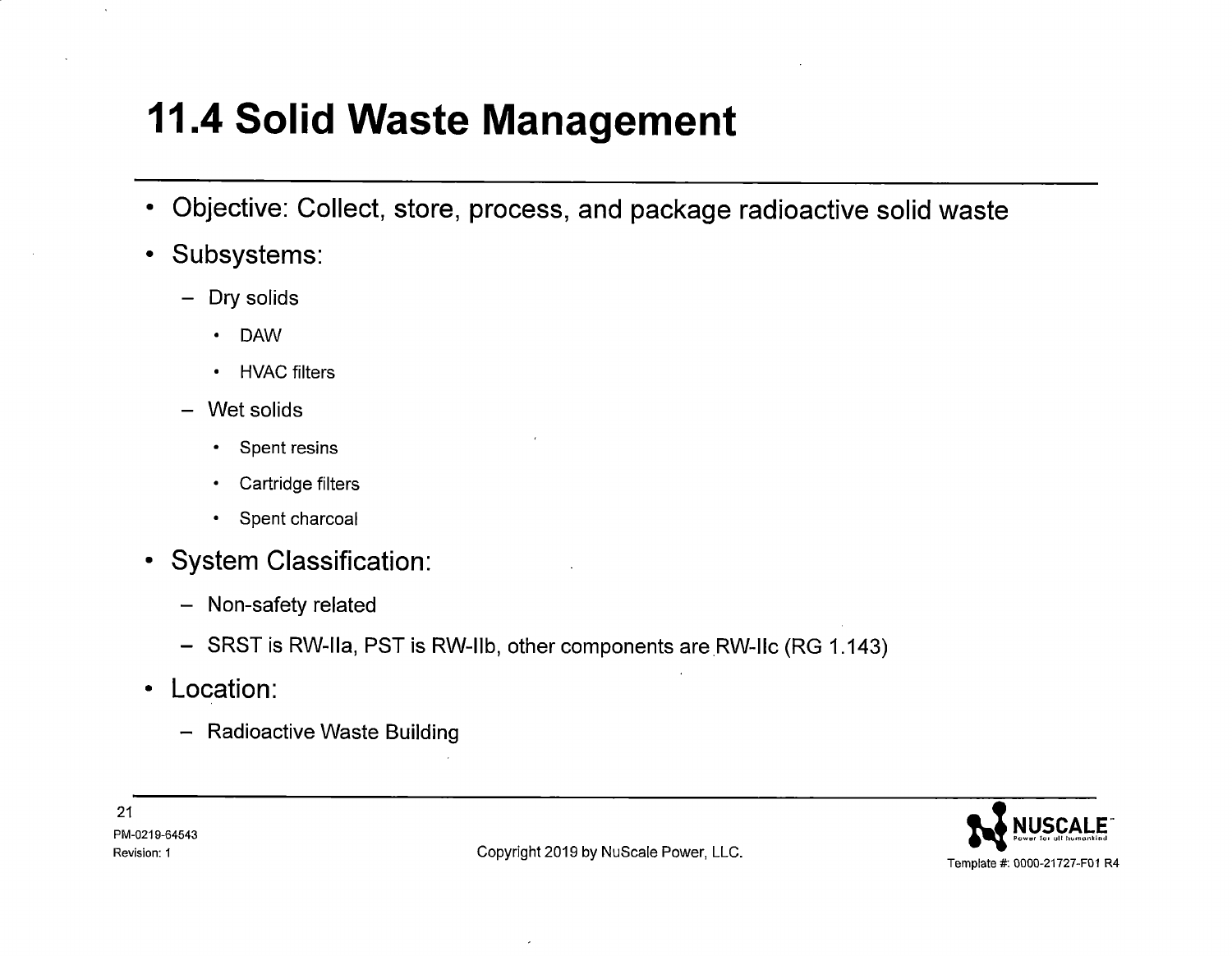#### • **Design Features:**

- Two spent resin storage tanks (16,000 gallons each)
- Two phase separator tanks (5,000 gallons each)
- Tanks in separate, steel-lined cubicles
- **Storage Capacity:** 
	- Class B/C: 4 years
	- Class A: 4 years

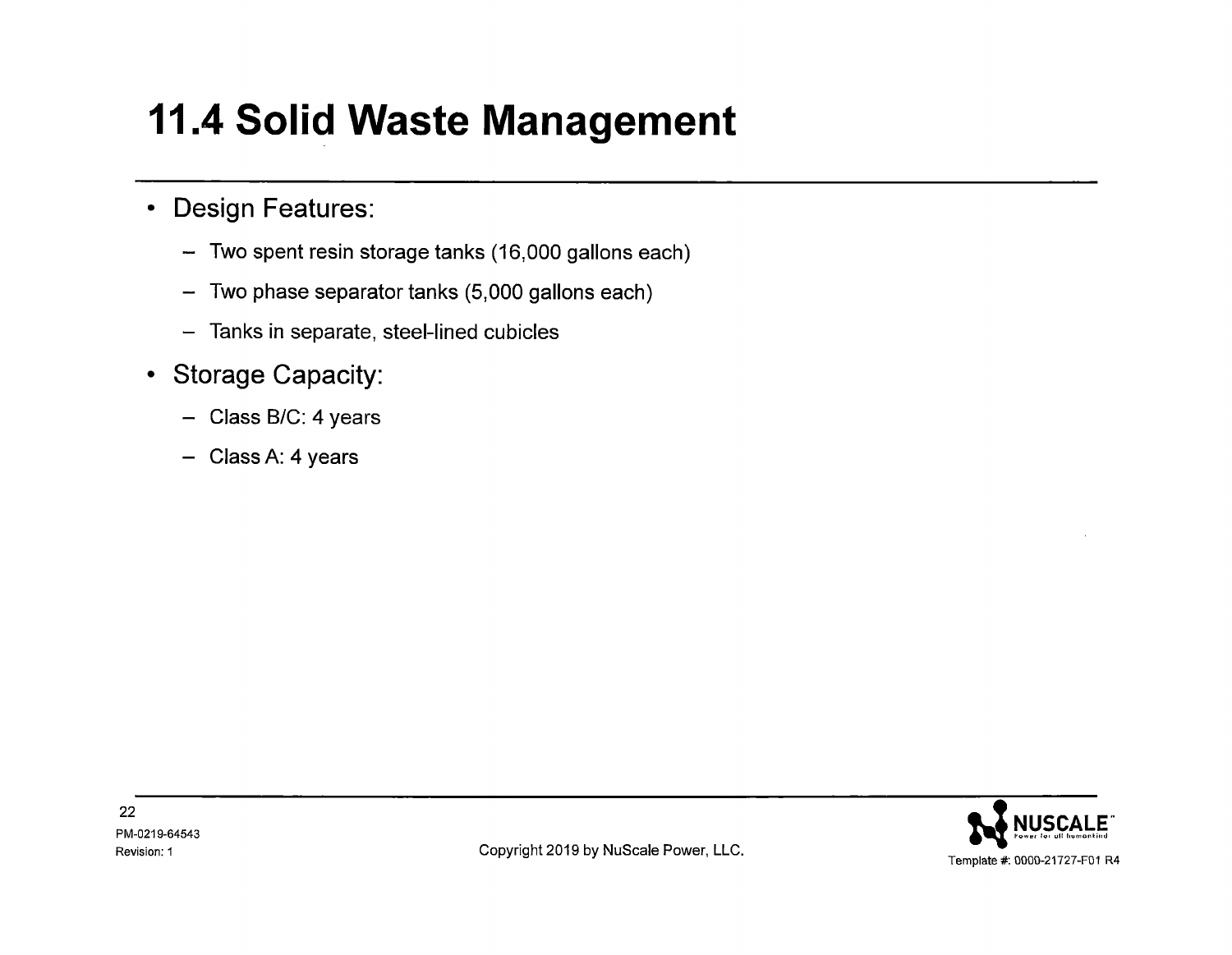

**NUSCALE** Template #: 0000-21727-F01 R4

23 PM-0219-64543 Revision: 1

Copyright 2019 by NuScale Power, LLC.

 $\sim$ 

 $\sim$   $\sim$  $\mathcal{L}$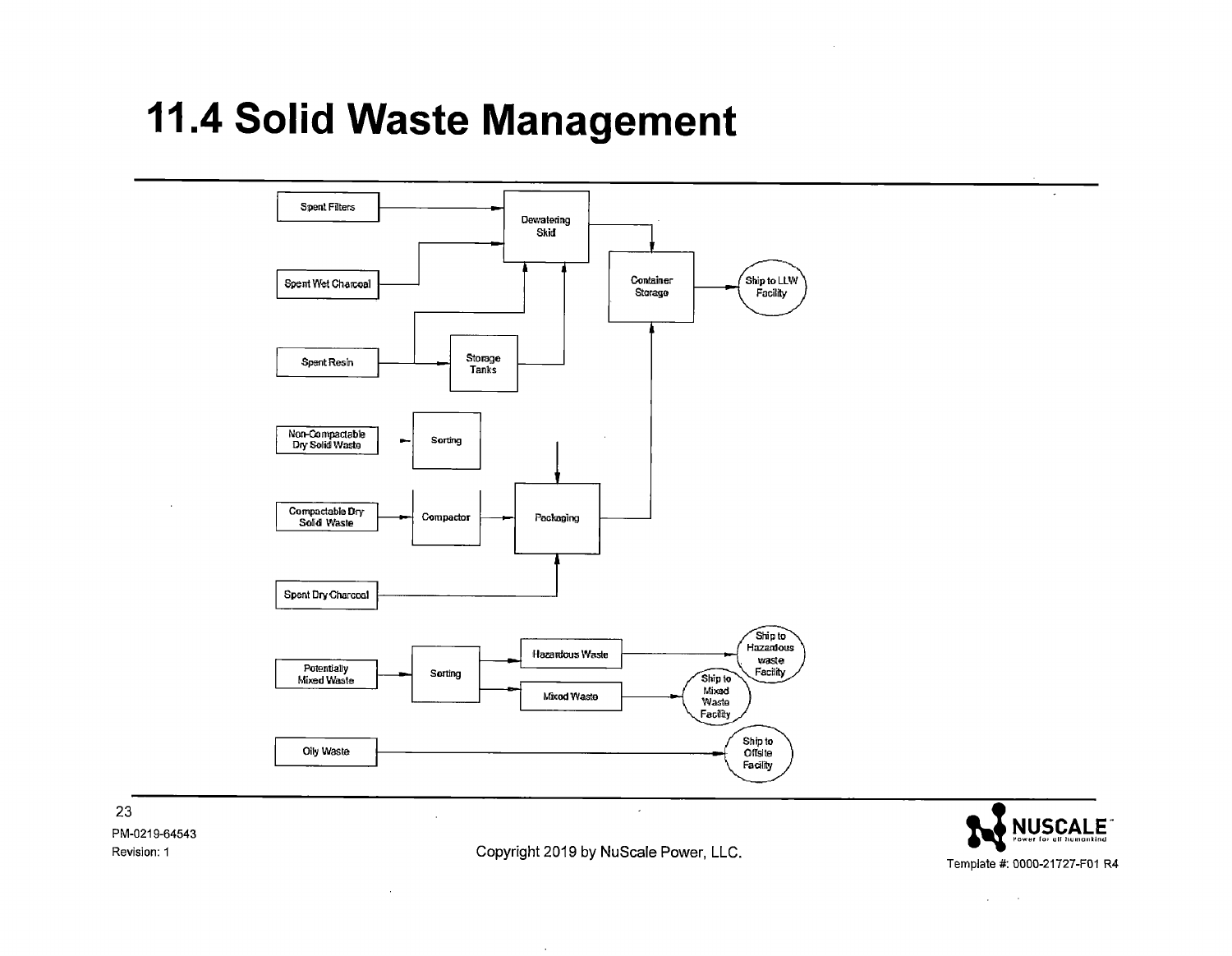#### • Section 11.4 COL Items

| COL Item # | <b>Description</b>                                                                                                                                                                                                                                                               |
|------------|----------------------------------------------------------------------------------------------------------------------------------------------------------------------------------------------------------------------------------------------------------------------------------|
| $11.4 - 1$ | A COL applicant that references the NuScale Power Plant<br>design certification will describe mobile equipment used and<br>connected to plant systems in accordance with ANSI/ANS<br>40.37, Regulatory Guide 1.143, 10 CFR 20.1406, NRC IE<br>Bulletin 80-10, and 10 CFR 50.34a. |
| $11.4 - 2$ | A COL applicant that references the NuScale Power Plant<br>design certification will develop a site-specific process control<br>program following the guidance of Nuclear Energy Institute<br>(NEI) 07-10A (Reference 11.4-3).                                                   |



24 PM-0219-64543 Revision: 1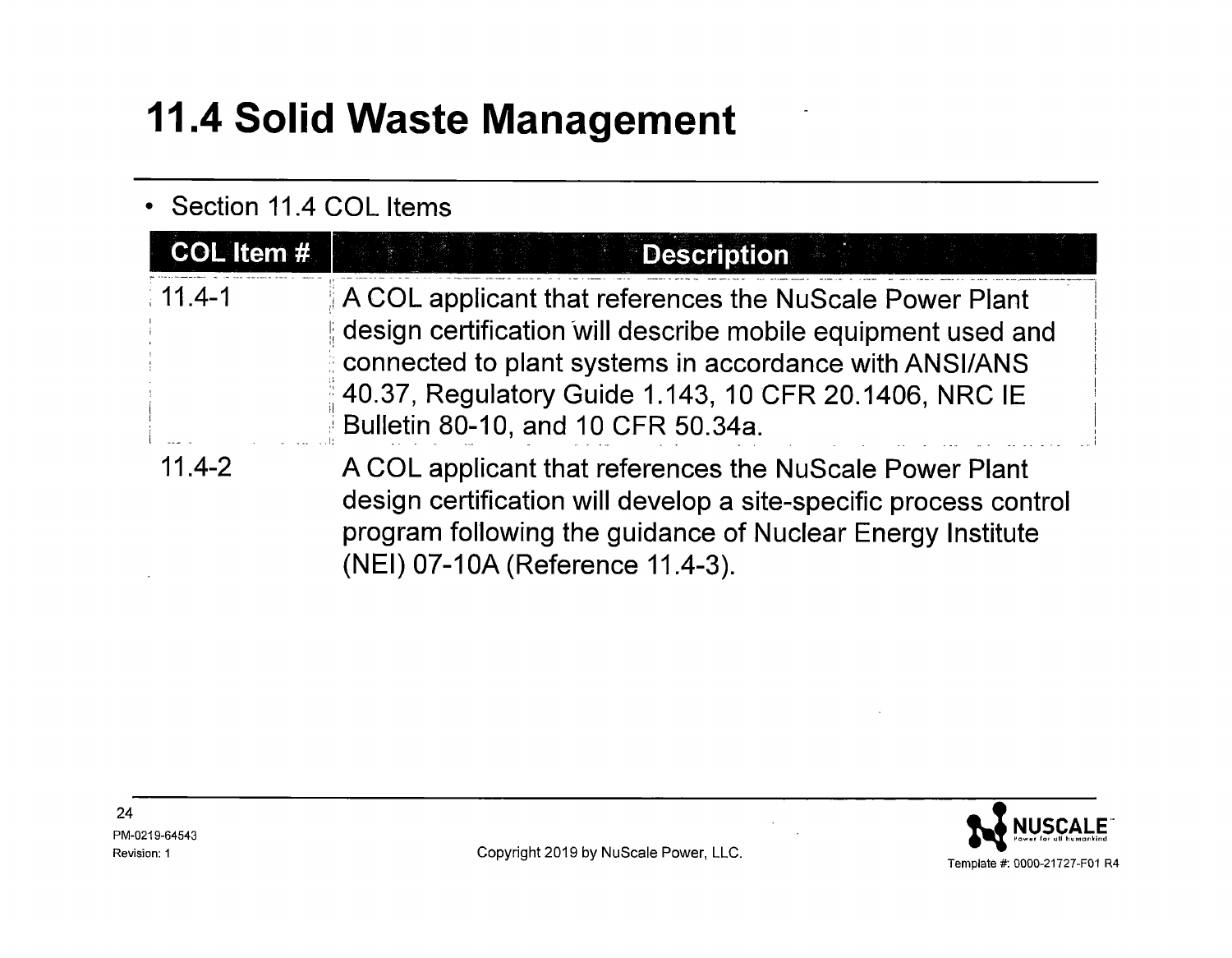- Objective: Measure and record radioactivity levels of selected liquid and gaseous process streams and effluents
- Function:
	- Monitor liquid and gaseous process streams and effluent paths for radioactivity
	- Indicate potential malfunctions of radioactive systems and generate alarms and controls
- Classification: Non-Safety
- Design Features:
	- High radiation condition initiates isolation of the liquid and gaseous radioactive waste effluents
	- Main steam line monitors will monitor for Ar-41, since N-16 is decayed away
	- There is a single liquid waste discharge line
	- The plant vent stack releases most of the gaseous waste
	- Turbine Building releases include turbine gland sealing steam and condenser air removal

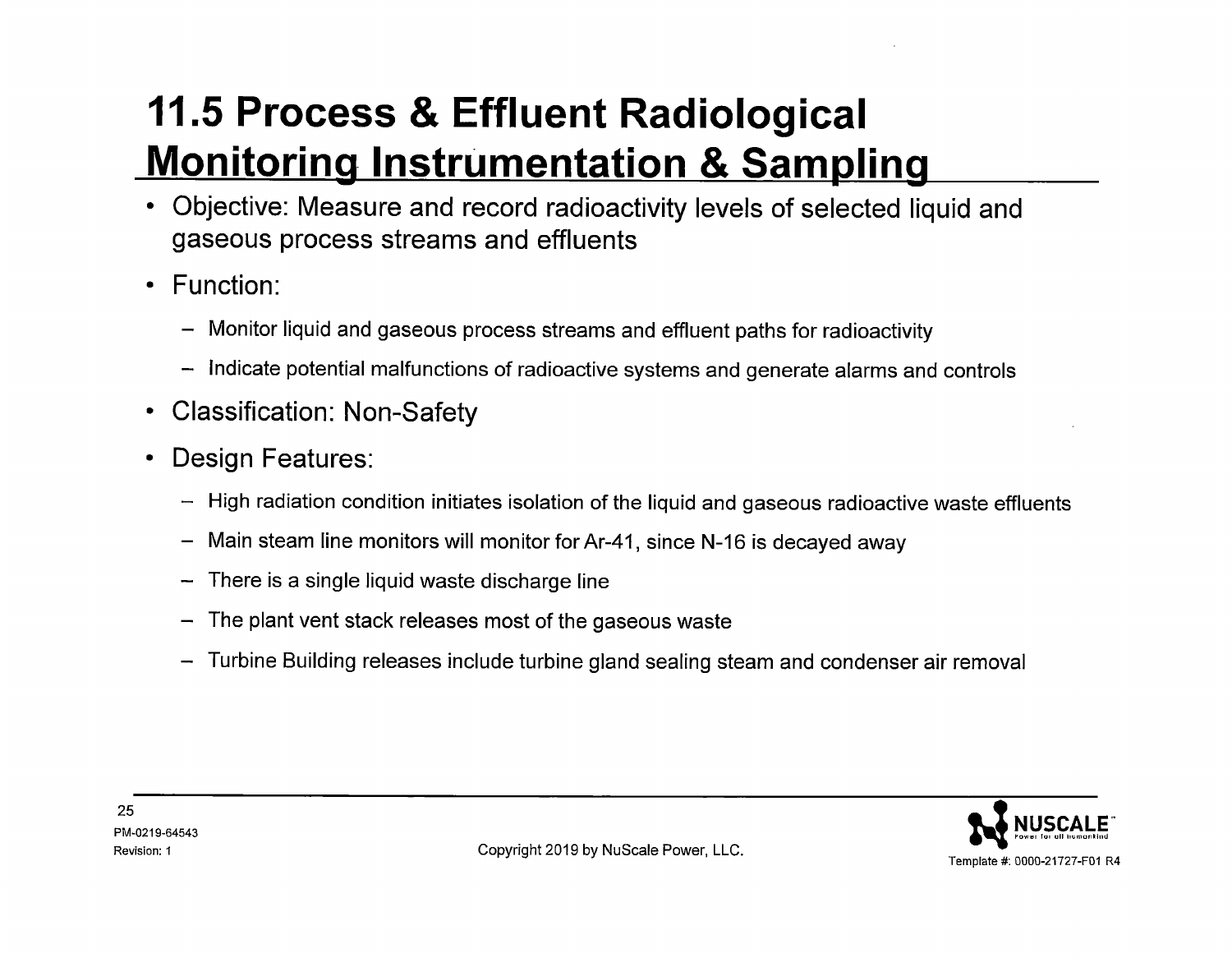- **Gaseous Monitors** 
	- Auxiliary boiler system
	- Annex Building ventilation system
	- Condenser air removal system *effluent* (PAM variable)
	- Containment evacuation system
	- Containment flood and drain separator tank
	- Normal control room ventilation system
	- Main control room supply air duct
	- Gaseous radioactive waste system decay bed and system discharges
	- Main steam lines
	- Pool surge control system storage tank vent *effluent*
	- Reactor Building ventilation stack exhaust *effluent* (PAM variable)
	- Radioactive Waste Building ventilation system
	- Turbine gland sealing steam exhaust *effluent*
- **All monitors are non-safety related, but are augmented quality**

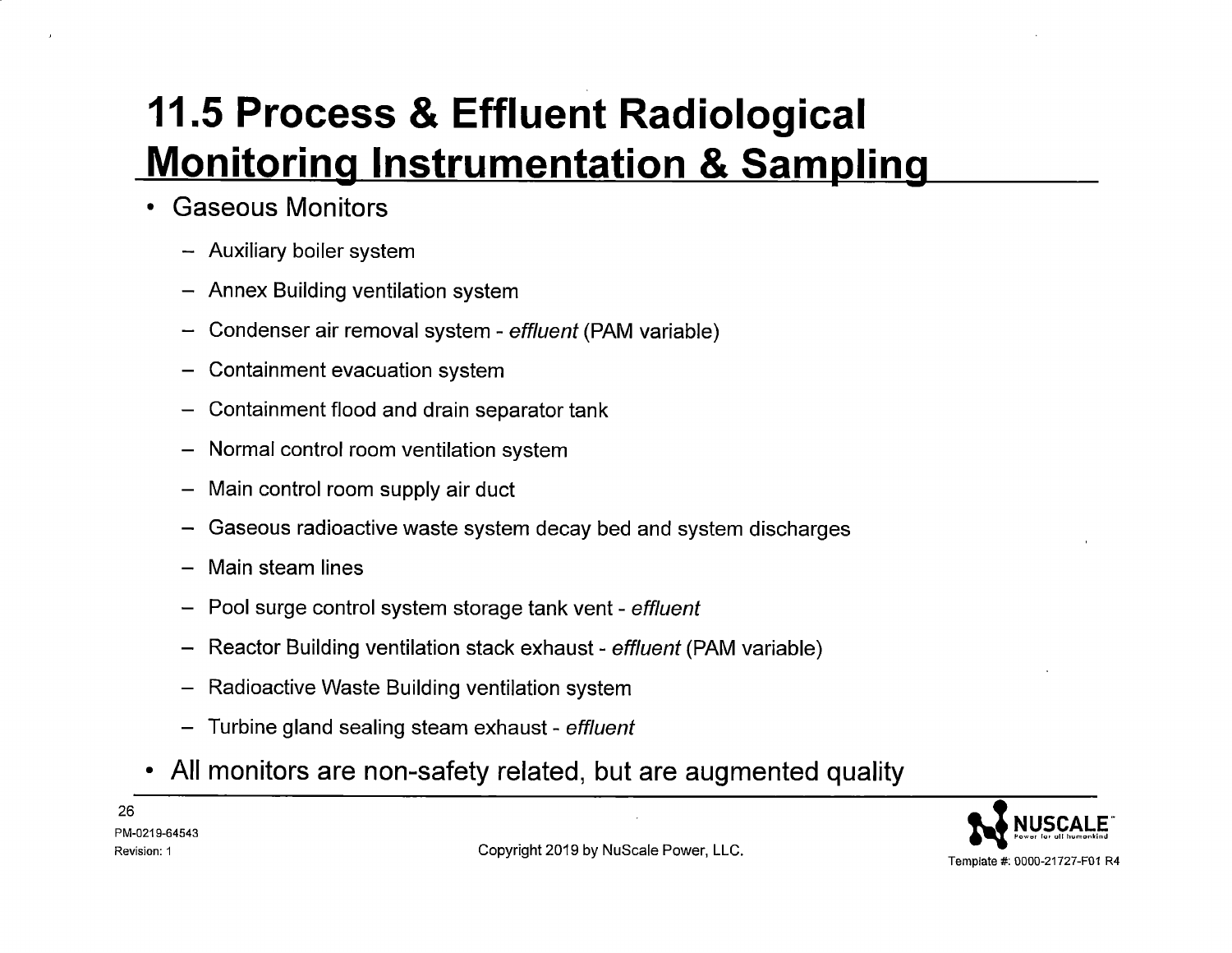- **Liquid Monitors** 
	- Aux boiler system return flow to module heating system
	- Balance of plant drain system
	- Chemical and volume control system RCS sample line
	- Containment evacuation system sample vessel discharge line
	- Condensate polisher resin regeneration skid
	- Demineralized water system headers
	- $-$  Liquid radioactive waste discharge line effluent
	- Reactor component cooling water system
	- Radioactive waste drain system
	- Site cooling water
	- Utility water system outfall *effluent*
- **All monitors are non-safety related, but are augmented quality**

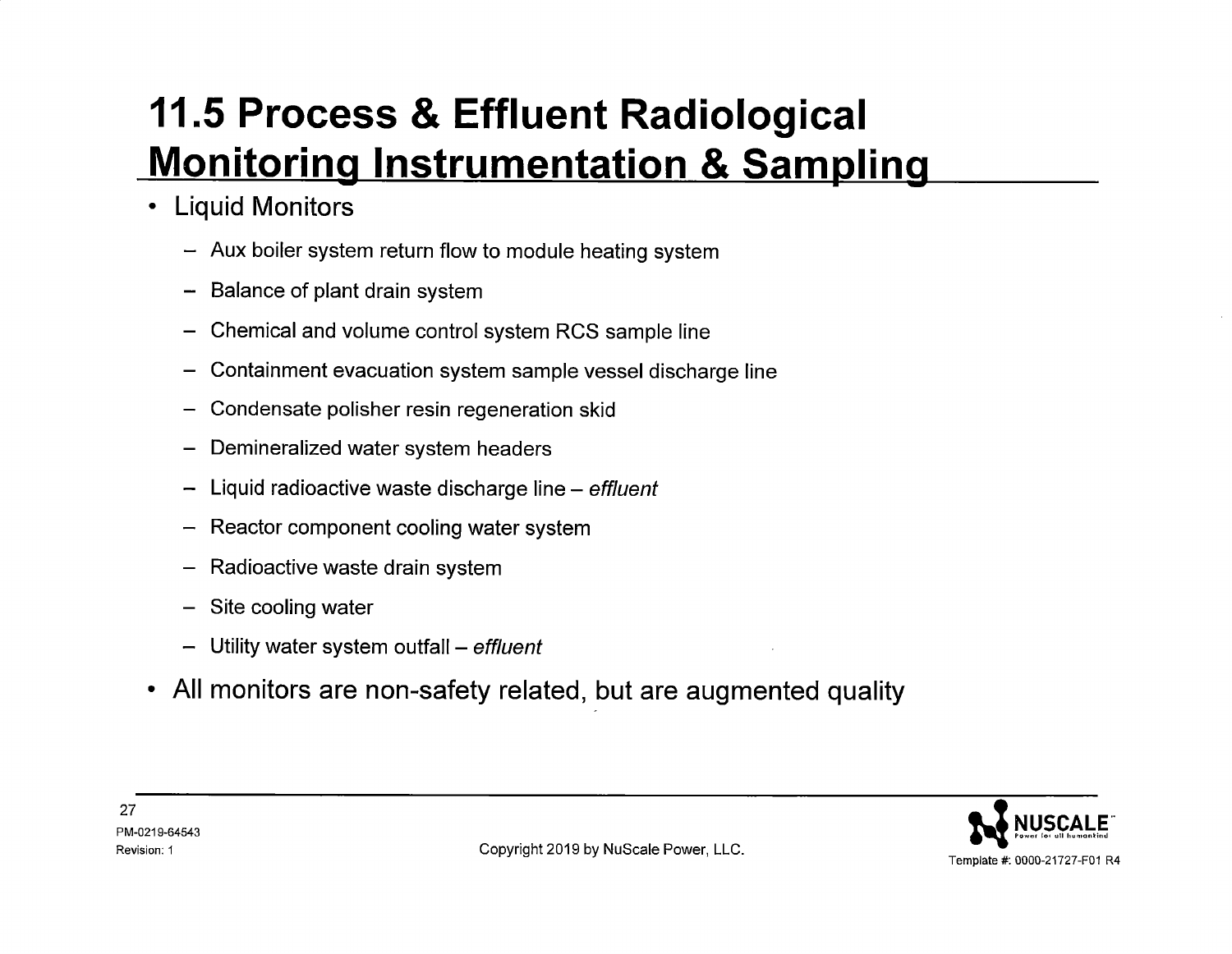• Section 11.5 COL Items

| $\approx$ CORTEM $T$ . $\bullet$ | <b>Deseription :</b>                                                                                                                                                                                                                                                                                                                                                                                                                                             |
|----------------------------------|------------------------------------------------------------------------------------------------------------------------------------------------------------------------------------------------------------------------------------------------------------------------------------------------------------------------------------------------------------------------------------------------------------------------------------------------------------------|
| $11.5 - 1$                       | A COL applicant that references the NuScale Power Plant design<br>certification will describe site specific process and effluent monitoring<br>and sampling system components and address the guidance provided<br>in ANSI N13.1-2011, ANSI N42.18-2004 and Regulatory Guides 1.21,<br>1.33 and 4.15.                                                                                                                                                            |
| $11.5 - 2$                       | A COL applicant that references the NuScale Power design certification<br>will develop an offsite dose calculation manual (ODCM) that contains a<br>description of the methodology and parameters used for calculation of<br>offsite doses for gaseous and liquid effluents, using the guidance of<br>Nuclear Energy Institute (NEI) 07-09A (Reference 11.5-8).                                                                                                  |
| $11.5 - 3$                       | A COL applicant that references the NuScale Power design certification<br>will develop a radiological environmental monitoring program (REMP),<br>consistent with the guidance in NUREG-1301 and NUREG-0133, that<br>considers local land use census data for the identification of potential<br>radiation pathways radioactive materials present in liquid and gaseous<br>effluents, and direct external radiation from systems, structures, and<br>components. |

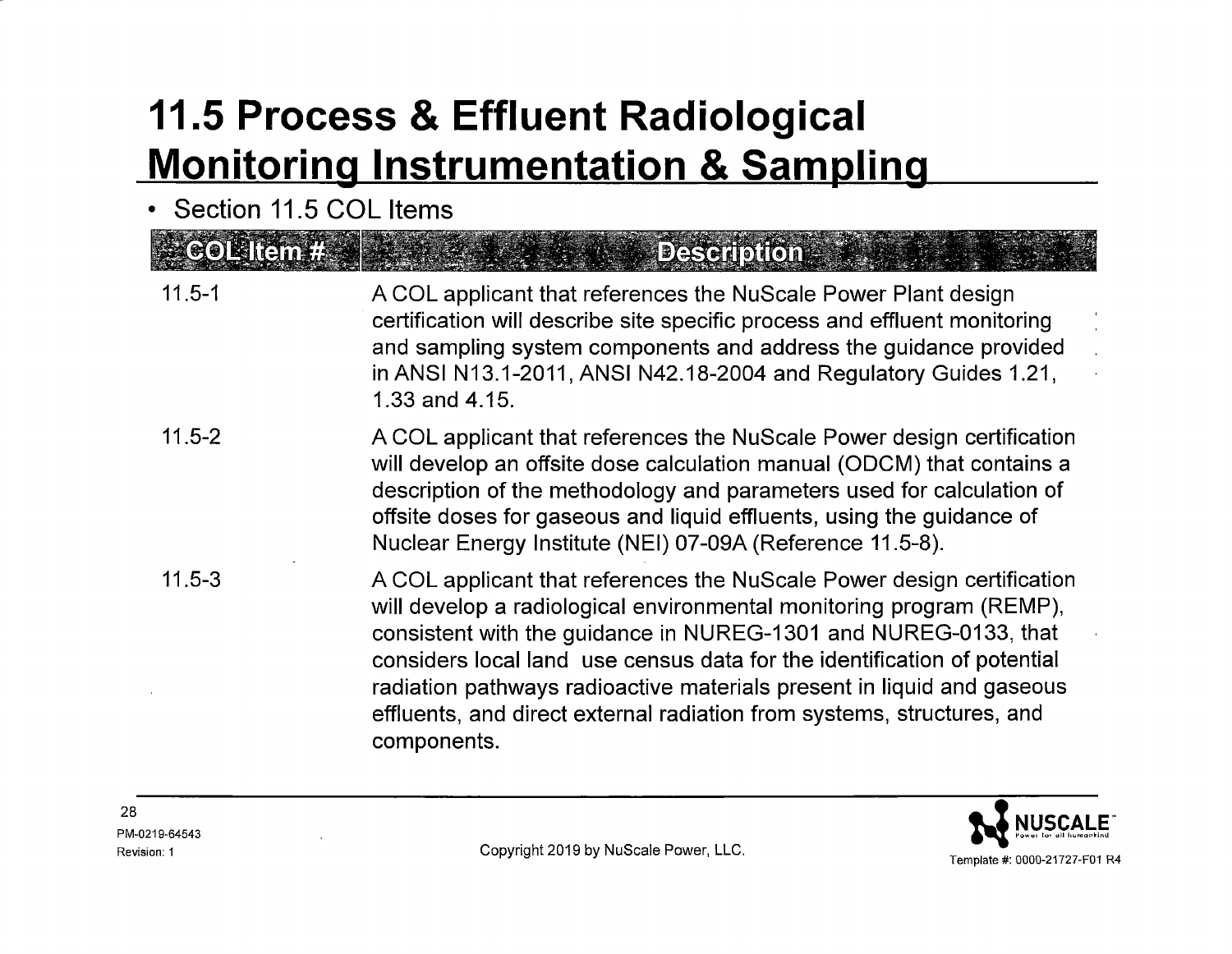#### **11.6 l&C Design Features for Radiation Monitoring**

- New Section added to the NuScale DSRS
- Information is already contained in other Sections
- Monitors for gaseous and liquid process and effluent streams are described in Section 11.5
- Sampling system information is described in Section 9.3.2
- Fixed area and airborne radiation monitors are described in Chapter <sup>12</sup>
- Post-accident monitoring (PAM) variables from radiation monitors are described in Chapter 7
- There are no COL Items associated with Section 11.6



29 PM-0219-64543

Revision: 1 **Revision: 1** Copyright 2019 by NuScale Power, LLC.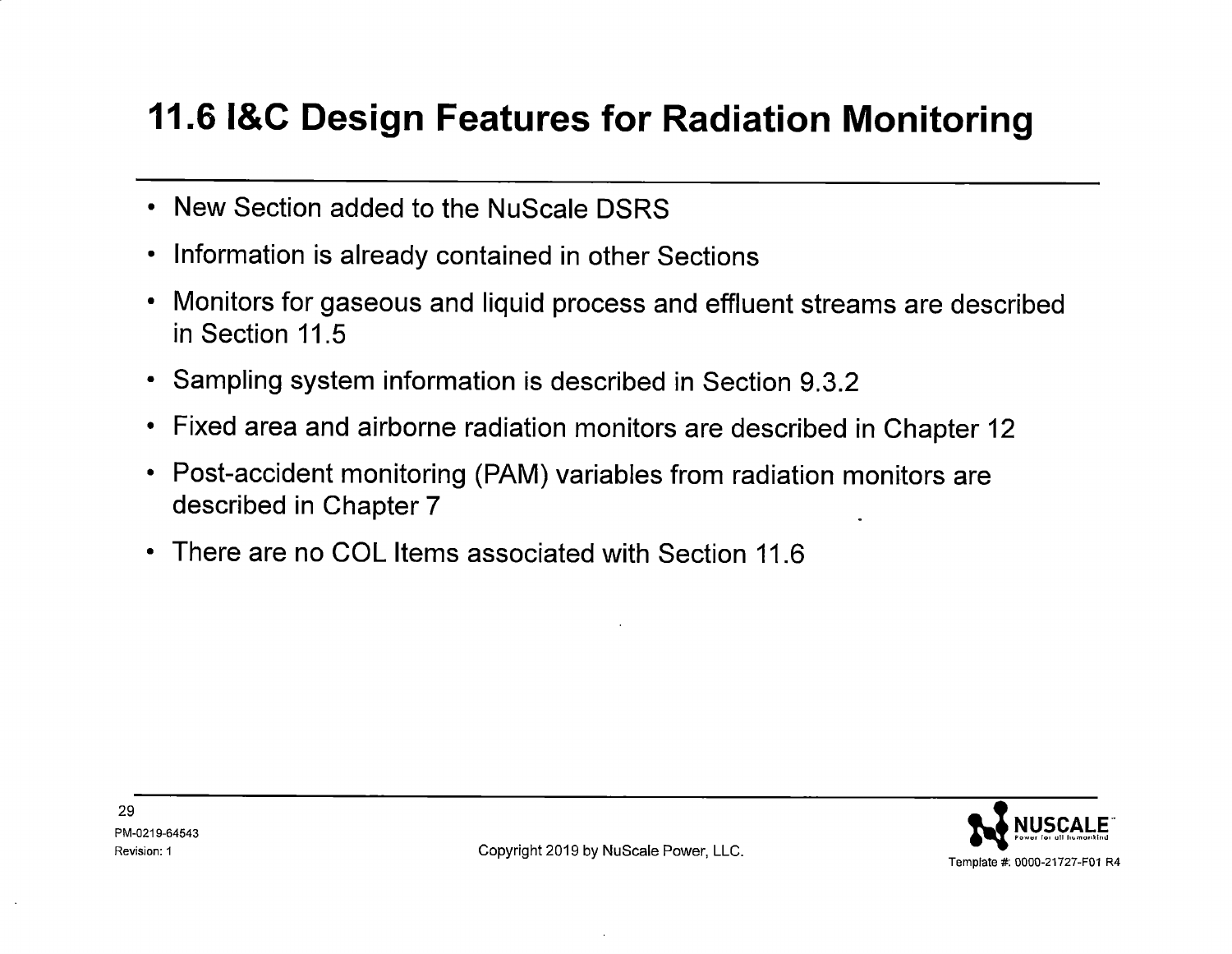#### **Portland Office**

6650 SW Redwood Lane, Suite 210 Portland, OR 97224 971.371.1592

**Corvallis Office** 

1100 NE Circle Blvd., Suite 200 Corvallis, OR 97330 541. 360. 0500

**Rockville Office**  11333 Woodglen Ave., Suite 205 Rockville, MD 20852 301. 770.0472

#### **Charlotte Office**

2815 Coliseum Centre Drive, Suite 230 Charlotte, NC 28217 980. 349. 4804

> http://www. nuscalepower. com ~ Twitter: @NuScale\_Power

**Richland Office**  1933 Jadwin Ave., Suite 130

Richland, WA 99354 541. 360. 0500

**Arlington Office**  2300 Clarendon Blvd., Suite 1110 Arlington, VA 22201

#### **London Office**

1<sup>st</sup> Floor Portland House Bressenden Place London SW1E 5BH United Kingdom +44 (0) 2079 321700





Revision: 1 **Copyright 2019 by NuScale Power, LLC.**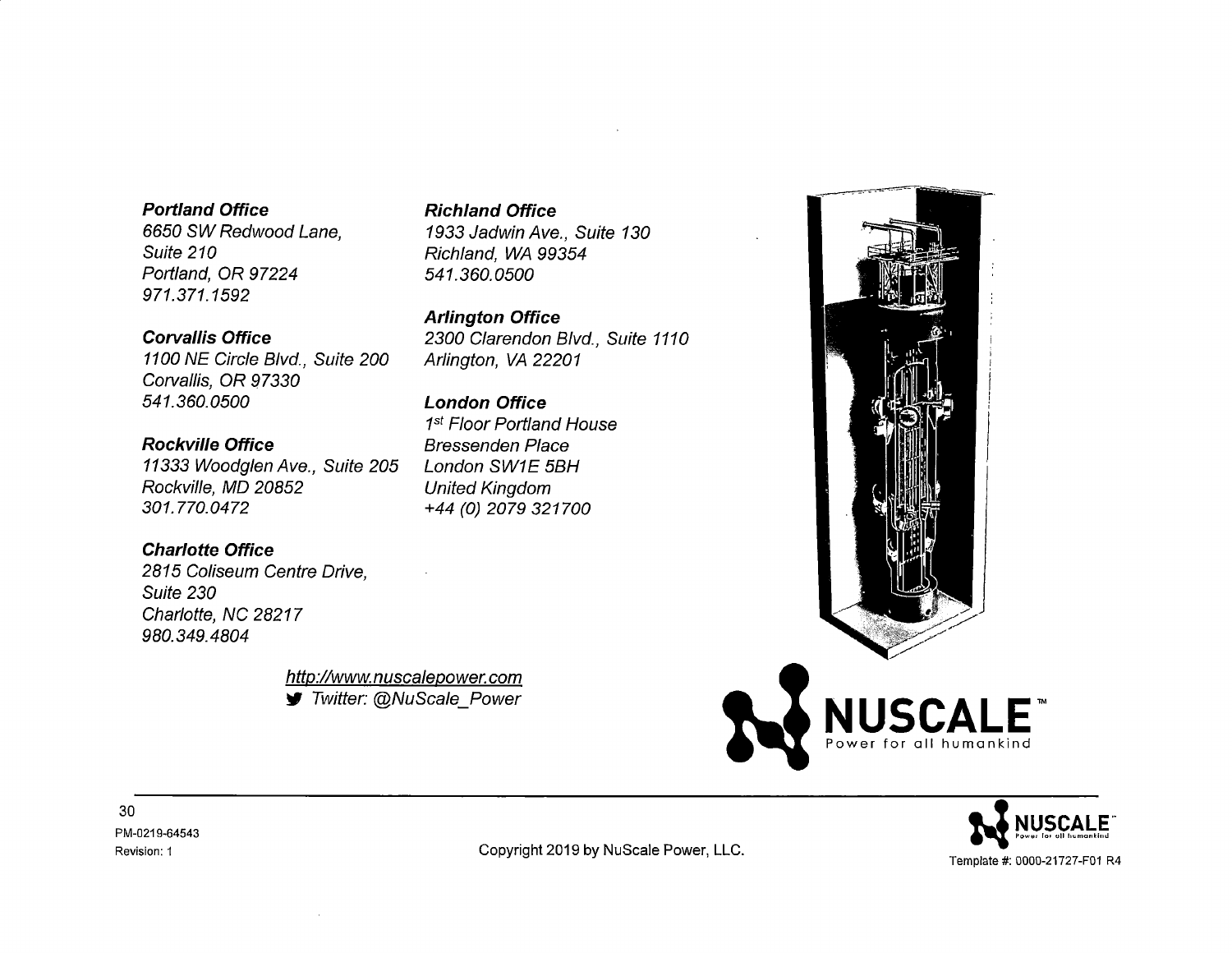# **Backup Slides**

31 PM-0219-64543 Revision: 1



Copyright 2019 by NuScale Power, LLC.